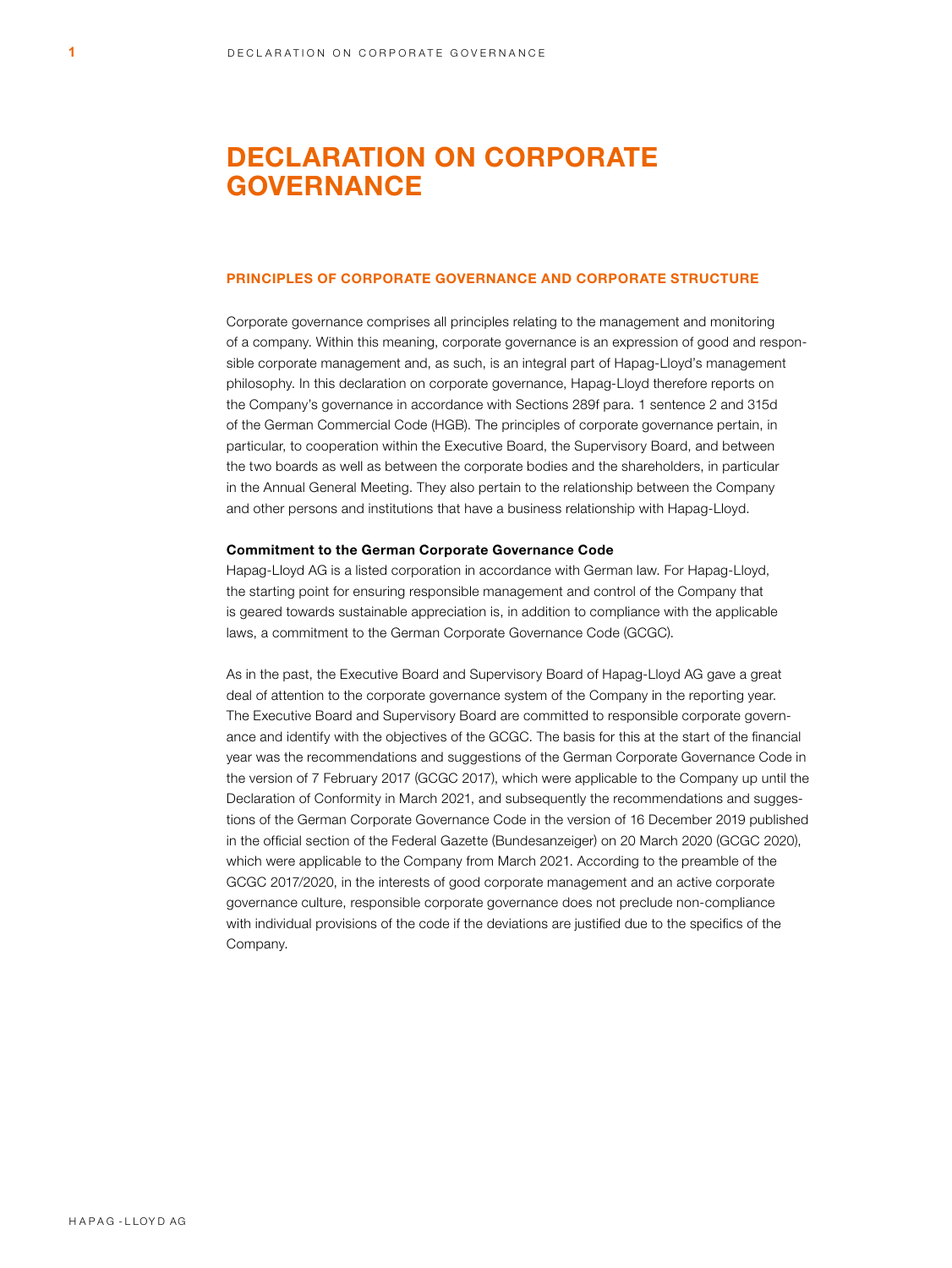# INFORMATION ON CORPORATE MANAGEMENT AND CORPORATE GOVERNANCE

# Declaration of Conformity with the German Corporate Governance Code pursuant to Section 161 of the German Stock Corporation Act (AktG)

Section 161 of the German Stock Corporation Act (AktG) requires the Executive Board and Supervisory Board of Hapag-Lloyd AG to issue an annual statement indicating that the recommendations by the German Corporate Governance Code Commission, published by the German Federal Ministry of Justice and Consumer Protection in the official section of the Federal Gazette (Bundesanzeiger) were and are being complied with, or which recommendations were not or are not being followed and why. The statement must be made permanently available to the public on the Company's website.

Statement by the Executive Board and the Supervisory Board of Hapag-Lloyd Aktiengesellschaft on the recommendations of the German Corporate Governance Code Commission pursuant to Section 161 of the German Stock Corporation Act (AktG)

The Executive Board and the Supervisory Board of Hapag-Lloyd Aktiengesellschaft hereby declare that the Company has, since its last declaration of conformity of March 19, 2020, complied with the Recommendations of the "German Corporate Governance Code Commission" in the version of February 7, 2017 published in the official section of the Federal Gazette (Bundesanzeiger) on April 24, 2017 (GCGC 2017) with the following exception:

• No. 5.3.2 sentence 5 GCGC 2017 provides, inter alia, the Recommendation that the Chair of the Audit Committee shall be independent. Currently, this Recommendation is not complied with. The Chair of the Audit and Financial Committee of Hapag-Lloyd Aktiengesellschaft, Mr. Karl Gernandt, is at the same time managing director of a direct main shareholder of Hapag-Lloyd Aktiengesellschaft and, therefore, lacks the required independence within the meaning of no. 5.3.2 sentence 5 GCGC 2017. To the conviction of the Supervisory Board, the exercise of the office as chair of the Audit and Financial Committee by Mr. Gernandt is in the best interest of the Company and its entire shareholders, since Mr. Gernandt is perfectly suited as chair of the Audit and Financial Committee. It is not doubtful that he in fact serves independently. In addition, it is to be assumed that other candidates for the chair of the Audit and Financial Committee may lack the required independence within the meaning of no. 5.3.2 sentence 5 GCGC 2017 for similar reasons.

Hapag-Lloyd Aktiengesellschaft currently complies and will in future comply with the Recommendations of the "Government Commission on the German Corporate Governance Code" in the version of December 16, 2019 (GCGC 2020) published in the official section of the Federal Gazette (Bundesanzeiger) on March 20, 2020, with the following exceptions:

• Purely as a precaution, a deviation from Recommendations C.7, C.10 sentence 1 var. 2, sentence 2 and D.4 sentence 1 GCGC 2020 is declared.

According to Recommendation C.7 GCGC 2020, more than half of the shareholder representatives on the Supervisory Board shall be independent from the company and its Executive Board. When assessing the independence of their members from the company and its Executive Board, the shareholder representatives shall in particular take into account whether the Supervisory Board member (i) holding a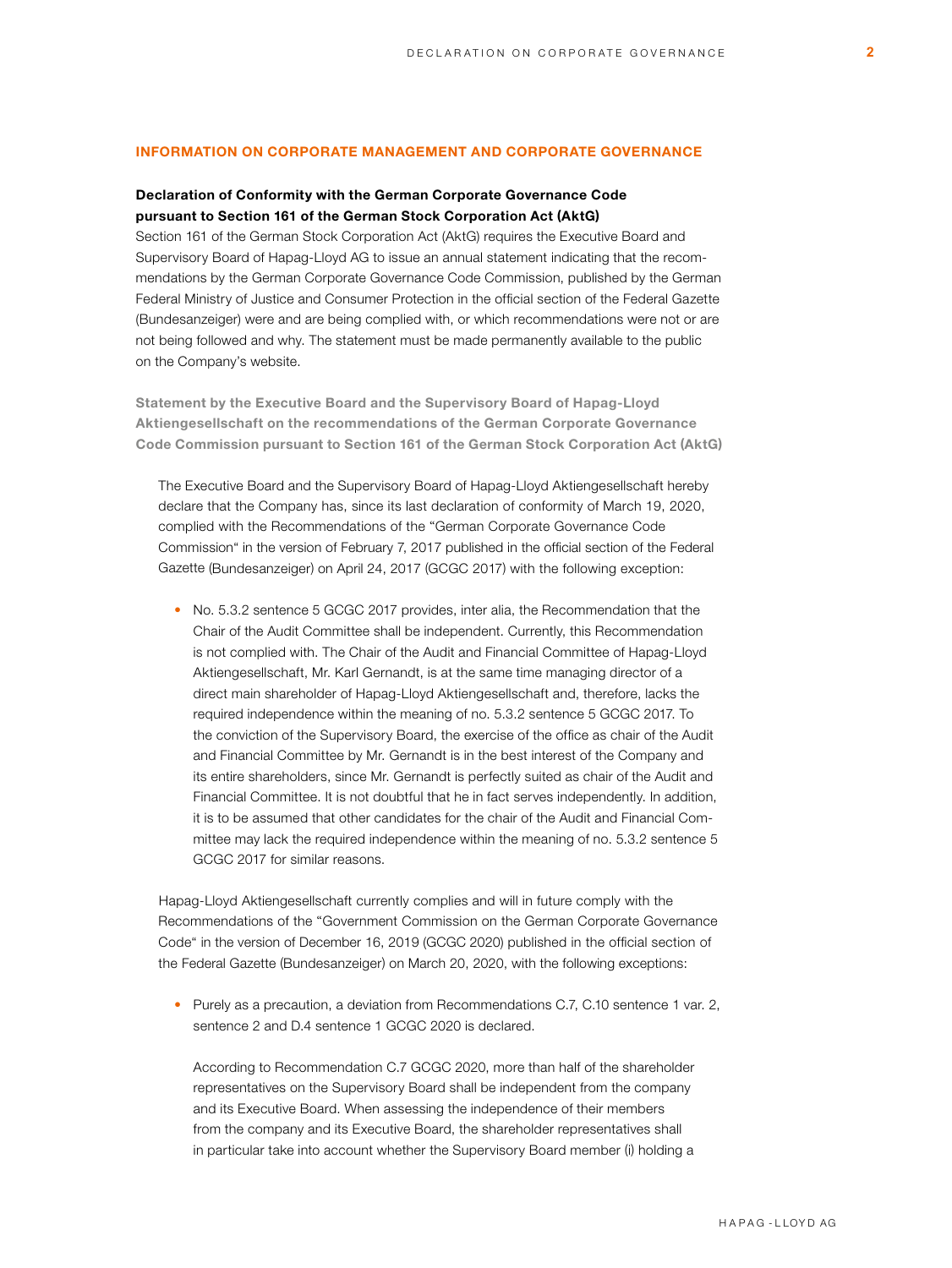position of responsibility at a company outside the group currently has or has had a significant business relationship with the company or a company controlled by the latter or (ii) has been a member of the Supervisory Board for more than twelve years. Of the eight shareholder representatives on the Supervisory Board of Hapag-Lloyd Aktiengesellschaft, four hold positions of responsibility in (group companies of) the core shareholders of Hapag-Lloyd Aktiengesellschaft: Dr Isabella Niklas being Spokesperson of the Management Board of HGV Hamburger Gesellschaft für Vermögens- und Beteiligungsmanagement mbH in Germany (HGV), José Francisco Pérez Mackenna being Chief Executive Officer of Quiñenco S.A. in Chile (Quiñenco), Oscar Eduardo Hasbún Martínez being Chief Executive Officer of Compañía Sudamericana de Vapores S.A. in Chile (CSAV), and Karl Gernandt being Executive Chairman of Kühne Holding AG in Switzerland (Kühne). Hapag-Lloyd Aktiengesellschaft maintains a material business relationship with group companies of HGV, Quiñenco-group, to which CSAV belongs, and the Kühne-group. Moreover, Mr. Gernandt has been a member of the Supervisory Board of Hapag-Lloyd Aktiengesellschaft for more than twelve years. Considering these circumstances, one indicator (mentioned in C.7 GCGC 2020) is fulfilled with regard to Dr Isabella Niklas, José Francisco Pérez Mackenna and Oscar Eduardo Hasbún Martínez respectively and two indicators are fulfilled with regard to Karl Gernandt for a lack of independence from the company according to the GCGC 2020. A deviation from Recommendation C.7 GCGC 2020 is therefore declared as a precautionary measure.

According to Recommendation C.10 sentence 1 var. 2, sentence 2 and D.4 sentence 1 GCGC 2020, the Chair of the Audit Committee shall be independent from the company and the Executive Board as well as independent from the controlling shareholder. The Chair of the Audit and Financial Committee of Hapag-Lloyd Aktiengesellschaft, Karl Gernandt, is also the managing director of a shareholder with a significant direct interest in Hapag-Lloyd Aktiengesellschaft, with whom, as described above, there exists also a significant business relationship. Against the background of the unclear prerequisites of the concept of independence from a controlling shareholder and the indicators of a lack of independence from the Company fulfilled in the present case, a deviation from Recommendation C.10 sentence 1 var. 2, sentence 2 and D.4 sentence 1 GCGC 2020 is declared as a precautionary measure. The Supervisory Board is convinced that the exercise of the office of Chair of the Audit and Financial Committee by Mr. Gernandt is in the interest of the Company and all its shareholders, as Mr. Gernandt is perfectly suited to chair the Audit and Financial Committee.

Besides, there are no doubts as to the independent exercise of their offices by the four aforementioned members of the Supervisory Board.

• Recommendation G.1, bullet 3 GCGC 2020 is partly not complied with. According to this Recommendation, the financial and non-financial performance criteria relevant for the granting of variable remuneration components are to be defined.

The remuneration system for the members of the Executive Board of Hapag-Lloyd Aktiengesellschaft resolved on by the Supervisory Board on March 17, 2021, which applies to new contracts to be concluded or contract extensions, does not provide for any already applicable or specific non-financial performance criteria; an individual performance criterion for short-term variable remuneration is not specified. In the opinion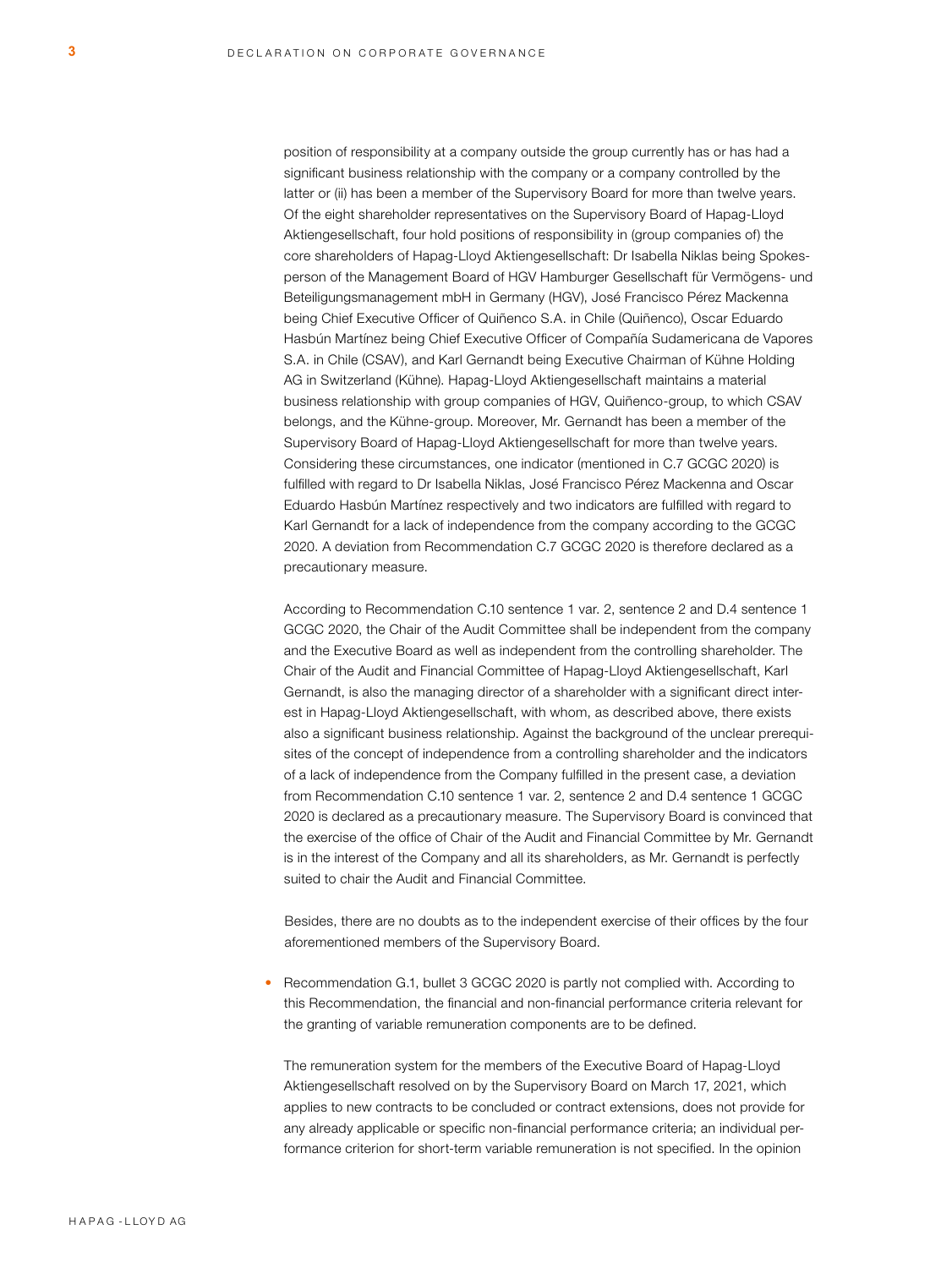of the Supervisory Board, it is not in the interests of the Company to provide for specific non-financial performance criteria in the remuneration system, as this would restrict the Supervisory Board's scope for action in response to Company-specific developments not insignificantly. An individual performance criterion has not been included with regard to short-term variable remuneration, as it is the opinion of the Supervisory Board the assessment of this remuneration component on the basis of EBIT is in the interest of the Company. In the future, however, the Supervisory Board intends to include non-financial performance criteria in the remuneration system. This is already laid down in the principles of the remuneration system, which aim, among other things, to promote the sustainable development of the Company through the remuneration of the Executive Board.

- As a precautionary measure, a deviation from Recommendation G.7 GCGC 2020 is declared. According to this Recommendation, the Supervisory Board shall determine the performance criteria for all variable remuneration components for each Executive Board member for the respective upcoming financial year, which shall – in addition to operational objectives - primarily be based on strategic objectives. The current remuneration system for the Executive Board of Hapag-Lloyd Aktiengesellschaft focuses on operational objectives, i.e. EBIT(DA) developments and average Return on Invested Capital. However, these criteria are derived from the Company's strategy, so that this also promotes the Company's sustainable value creation.
- Recommendation G.10 GCGC 2020 is not complied with. According to this Recommendation, the variable remuneration granted to the Executive Board member shall be predominantly invested in company shares by the respective Executive Board member. Granted long-term variable remuneration components shall be accessible to Executive Board members only after a period of four years. Due to the low level of free float, the Executive Board remuneration system of Hapag-Lloyd Aktiengesellschaft does neither provide for any share based remuneration nor for any multi-year holding obligation.

Hamburg, in March 2021 Executive Board and Supervisory Board Hapag-Lloyd Aktiengesellschaft

The current Declaration of Conformity can be found at [https://www.hapag-lloyd.com/en/company/ir/corporate-governance/compliance](https://www.hapag-lloyd.com/en/company/ir/corporate-governance/compliance-statement.html)statement.html

In addition to compliance with these accepted principles, Hapag-Lloyd's own guidelines and standards contribute to good corporate management and sustainable corporate development of the Company as well.

In 2010, Hapag-Lloyd introduced a Code of Ethics which expresses Hapag-Lloyd's commitment to law-abiding, sustainable conduct that expresses integrity as well as social responsibility. The Code of Ethics is intended to serve employees as a guideline in performing their responsibilities and defines the basic values of the Company. It serves, in particular, as a guideline on how to treat customers, suppliers and competitors fairly and also addresses conduct within the Company.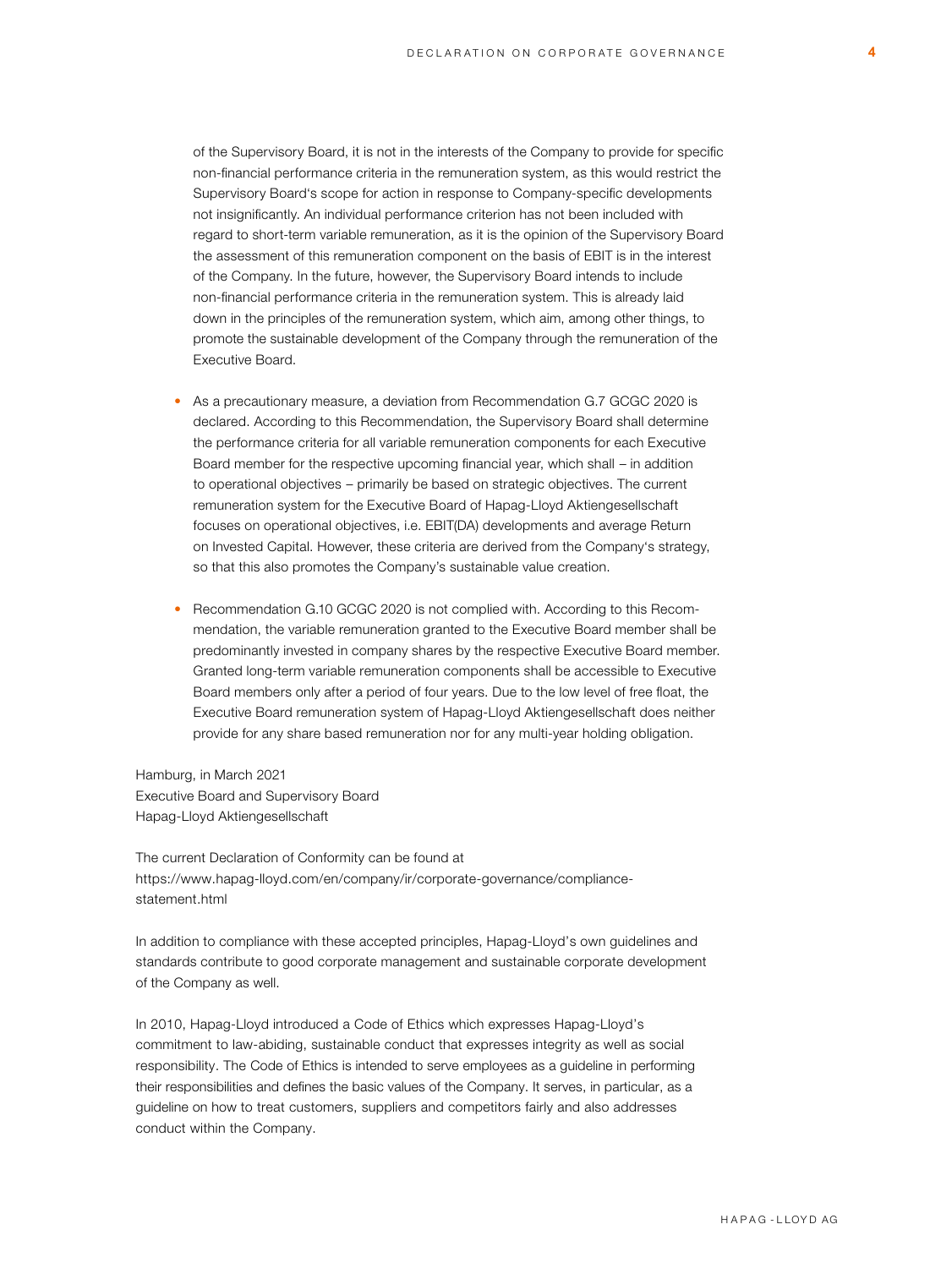Hapag-Lloyd believes that it is not only important that its employees are responsible and comply with the high legal and ethical standards, but also views itself as a company that highly values environmental protection, high quality standards, economic viability, and the health and safety of its employees.

This ethos is firmly anchored in the Company's sustainability policy. The Company's sustainability policy can be found at <https://www.hapag-lloyd.com/en/company/responsibility/sustainability/at-a-glance.html>

The significant importance of quality and environmental protection at Hapag-Lloyd is also reflected in the globally applicable integrated quality and environmental management system (ISO 9001 and 14001). Hapag-Lloyd uses this system to cover all the activities along its global transportation chain. Detailed information about Hapag-Lloyd's quality and environmental protection programmes can be found

<https://www.hapag-lloyd.com/en/company/responsibility/sustainability/at-a-glance.html>

#### Information on relevant corporate management practices

#### Corporate governance

Apart from the exceptions mentioned and justified in the Declaration of Conformity, the Company follows the recommendations of the German Corporate Governance Code (see above).

#### **Compliance**

At Hapag-Lloyd, compliance has top priority, as do high quality standards, proactive environmental protection and sustainability in management and all operational processes. The Company expressly commits to fair competition as well as compliance with all national and international laws that apply to Hapag-Lloyd, in particular with regard to corruption, bribery and price fixing. Any internal or external violations of applicable law are strictly opposed and are not tolerated in any way. Hapag-Lloyd will not accept any such legal violations under any circumstances and will legally pursue them. Hapag-Lloyd has a Code of Ethics which clearly spells out the respective conduct instructions (see above and below).

To prevent breaches of compliance, the Executive Board has implemented a range of measures as part of the compliance management system. These include mandatory compliance training, which every employee worldwide must complete, as well as a whistle-blower system, which allows violations to be reported anonymously.

The compliance programme of Hapag-Lloyd AG, the implementation of which is seen to by the compliance organisation, primarily consists of anti-competition and antitrust law, combating corruption, preventing fraud, and compliance with applicable embargoes and sanctions.

#### Compliance organisation

The central Global Compliance team, which reports directly to the Chief Executive Officer of Hapag-Lloyd AG, as well as the compliance officers in the regional centres and the national affiliates ensure that the Hapag-Lloyd compliance programme is implemented across the Group, for example through online and on-site training sessions. The Executive Board and the Supervisory Board are regularly updated via compliance reports.

The compliance organisation of Hapag-Lloyd makes it possible to fundamentally implement measures as part of the compliance programme which ensure that the Company complies with laws and internal and external guidelines.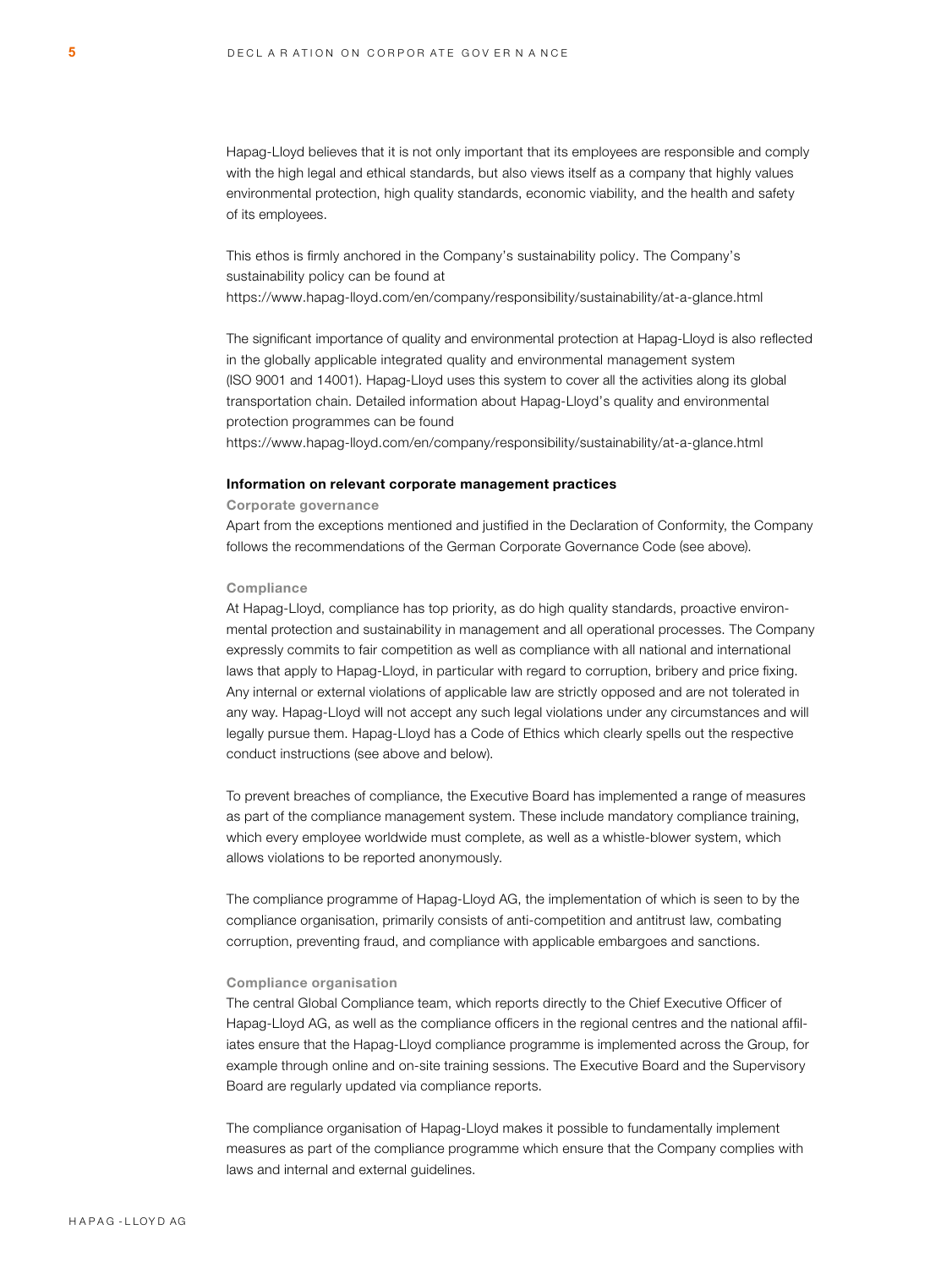#### Compliance organisation



## Code of Ethics

The Global Code of Ethics reflects the corporate culture of Hapag-Lloyd and defines the basic values and expectations regarding the conduct of executives and employees, both with regard to internal and external relationships. This code summarises the principles governing fair dealings with each other as well as the customers and business partners of Hapag-Lloyd (see above).

# Corporate responsibility

Hapag-Lloyd, with its long-standing tradition as a global company, bears a social responsibility towards its customers, employees, investors and the general public. Hapag-Lloyd therefore regards compliance with individual rights, laws and internal guidelines as the foundation of its own corporate and economic activities. The global focus and strategy of profitable growth require a common system of values and principles which serves as a code of conduct for all employees.

Hapag-Lloyd's compliance organisation helps to incorporate and permanently embed the aforementioned values in the corporate structure. It ensures that the compliance programme is implemented globally.

The aforementioned important documents that outline the approach of the Hapag-Lloyd Group can be found online at

<https://www.hapag-lloyd.com/en/company/responsibility/compliance/overview.html>

#### **Transparency**

Informing the general public in a timely and consistent manner is an important element of good corporate governance for Hapag-Lloyd. For this purpose, extensive information is available on the Hapag-Lloyd website at<https://www.hapag-lloyd.com/en/company/ir.html>

Our financial calendar provides a quick overview of the key publication dates.

The most up-to-date financial calendar is available at <https://www.hapag-lloyd.com/en/company/ir/calendar-events/financial-calendar.html>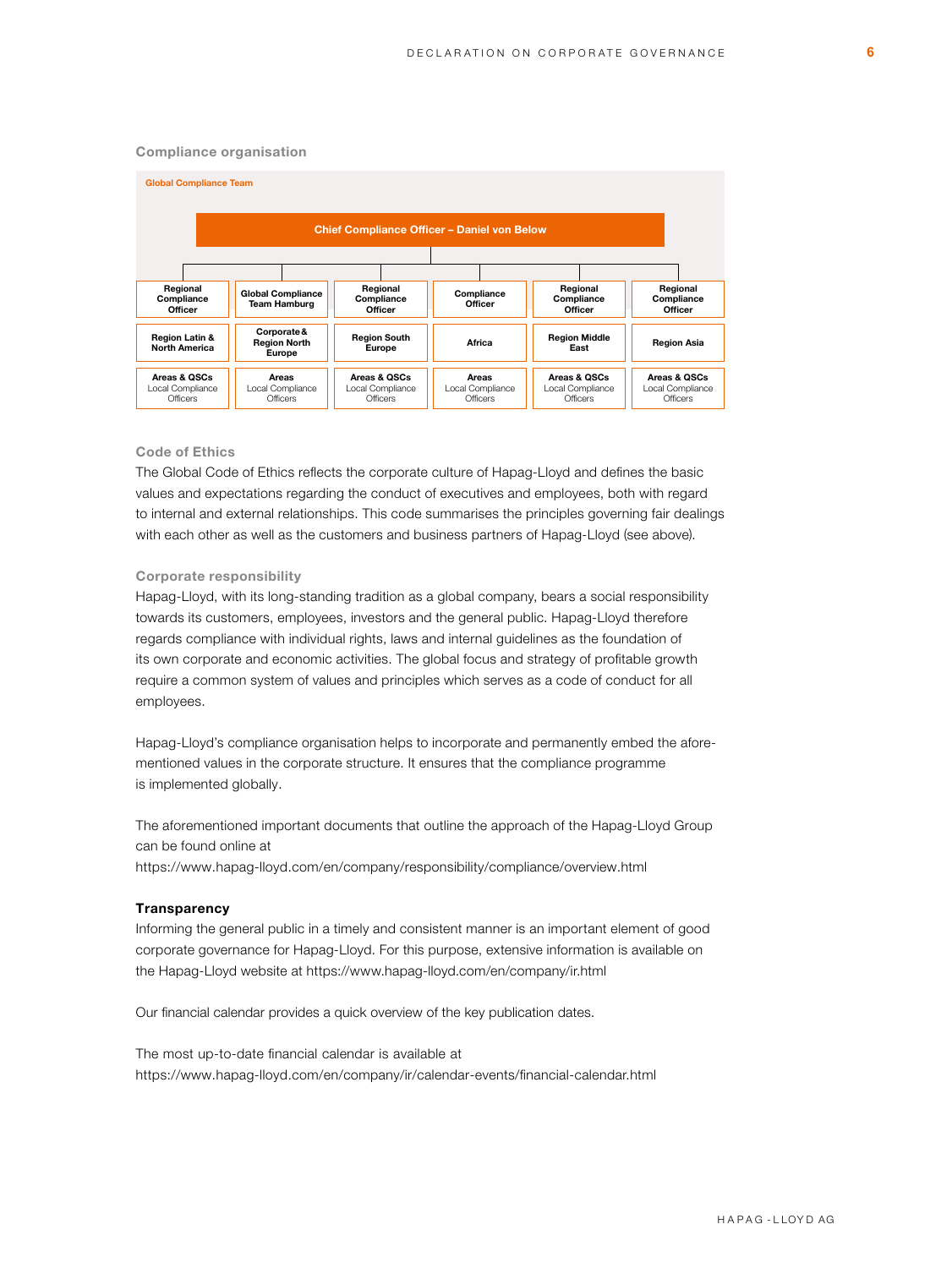The business development of Hapag-Lloyd is explained in particular in the financial reports, the annual report and investor relations presentations. In addition, details about Hapag-Lloyd's share and the terms and conditions of Hapag-Lloyd's issued bond are available.

Mandatory publications under capital market law – such as ad-hoc notifications, voting right notifications and information about managers' transactions – are immediately posted on the Investor Relations web page as well and can be found at <https://www.hapag-lloyd.com/en/company/ir/financial-news/financial-news.html>

Explanations about the corporate strategy, shareholder structure and business model complete the range of information provided.

#### Composition and functioning of the Executive Board and Supervisory Board

The German Stock Corporation Act (AktG) is the legal basis of the corporate governance of Hapag-Lloyd AG. It is further enhanced by the Company's articles of association and the provisions of the GCGC 2020 (see above).

The Executive Board manages the business of Hapag-Lloyd AG and represents the Company. It manages the Company under its own responsibility for the benefit of the Company, i.e. taking into consideration the interests of shareholders, employees and all other groups associated with the Company (stakeholders), and pursues the goal of sustainable value creation. It also develops the corporate strategy and controls and manages its implementation. The Executive Board ensures that the legal provisions and internal guidelines are complied with and that the Group companies follow them (compliance). It has also implemented an effective internal control and risk management system. It closely collaborates with the other corporate bodies for the benefit of the Company.

The Supervisory Board has issued rules of procedure for the Executive Board. These rules stipulate the division of responsibilities within the Executive Board and the transactions and measures that require a resolution by the entire Executive Board. The rules of procedure also include a list of transactions that may only be performed with the approval of the Supervisory Board.

The Executive Board had four members as at the balance sheet date. The Executive Board members work together cooperatively and continually update each other about important measures and events in their business areas. In general, the Executive Board passes resolutions during regularly scheduled meetings. One member, Mr Rolf Habben Jansen, was appointed Chief Executive Officer. The Chief Executive Officer coordinates the work of the Executive Board members and the provision of information to the Supervisory Board. He also keeps in regular contact with the Chairman of the Supervisory Board. Resolutions require a simple majority. If the vote is tied, the Chief Executive Officer has the casting vote.

As at 31 December 2021, the members of the Executive Board were Rolf Habben Jansen (Chief Executive Officer), Mark Frese, Dr Maximilian Rothkopf and Joachim Schlotfeldt. Current information about the Executive Board members' responsibilities and their CVs can be found on the company website at

<https://www.hapag-lloyd.com/en/company/about-us/management/overview.html>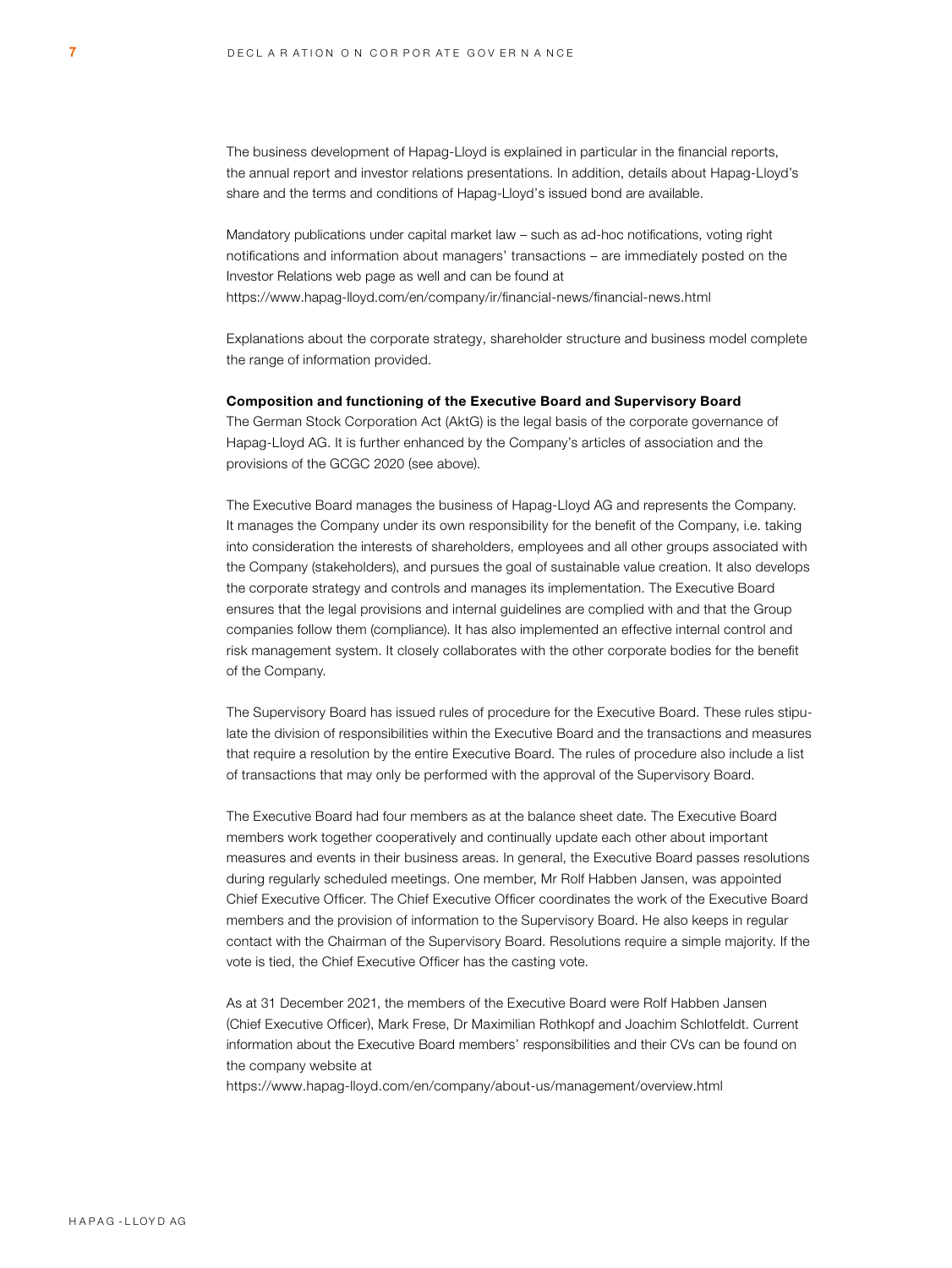Members of the Executive Board of Hapag-Lloyd AG (31 December 2021)

| <b>Rolf Habben Jansen</b><br><b>Born in 1966</b> | Member of the Executive Board/CEO                                                                                  |
|--------------------------------------------------|--------------------------------------------------------------------------------------------------------------------|
|                                                  |                                                                                                                    |
| First appointment:                               | Member of the Executive Board of Hapag-Lloyd AG since 2014<br>Chief Executive Officer of Hapag-Lloyd AG since 2014 |
| Current appointment:                             | Until 31 March 2024                                                                                                |
|                                                  |                                                                                                                    |
| <b>Mark Frese</b><br>Born in 1964                | Member of the Executive Board/CFO                                                                                  |
|                                                  |                                                                                                                    |
| First appointment:                               | Member of the Executive Board of Hapag-Lloyd AG since 2019                                                         |
| Current appointment:                             | Until 30 November 2022                                                                                             |
|                                                  |                                                                                                                    |
| <b>Dr Maximilian Rothkopf</b><br>Born in 1980    | Member of the Executive Board/COO                                                                                  |
|                                                  |                                                                                                                    |
| First appointment:                               | Member of the Executive Board of Hapag-Lloyd AG since 2019                                                         |
| Current appointment:                             | Until 30 April 2027                                                                                                |
|                                                  |                                                                                                                    |
| <b>Joachim Schlotfeldt</b><br>Born in 1954       | Member of the Executive Board/CPO                                                                                  |
|                                                  |                                                                                                                    |
| First appointment:                               | Member of the Executive Board of Hapag-Lloyd AG since 2018                                                         |
| Current appointment:                             | Until 31 March 2023                                                                                                |

According to a resolution of the Supervisory Board on 11 November 2021, Ms Donya-Florence Amer was appointed as a new Executive Board member with effect from 1 February 2022. As Chief Information Officer, Ms Amer will be in charge of IT, the new Executive Board responsibility created on 1 February 2022.

The Supervisory Board works with the Executive Board to ensure that there is long-term succession planning for the Executive Board. When examining candidates for an Executive Board position, the Supervisory Board believes that the key suitability criteria are the candidates' specialist qualifications for the position in question, leadership qualities, previous performance and knowledge of the Company's business model. The Supervisory Board has adopted a diversity concept for the composition of the Executive Board that takes account of the recommendations of the GCGC 2020 and ensures that diversity is taken into consideration with regard to the composition of the Executive Board. For new appointments to Executive Board positions, most recently with the addition of the position of Chief Information Officer to the Executive Board in the reporting year, the diversity concept adopted for the Executive Board has been taken into account. The current composition of the Executive Board reflects its diversity concept.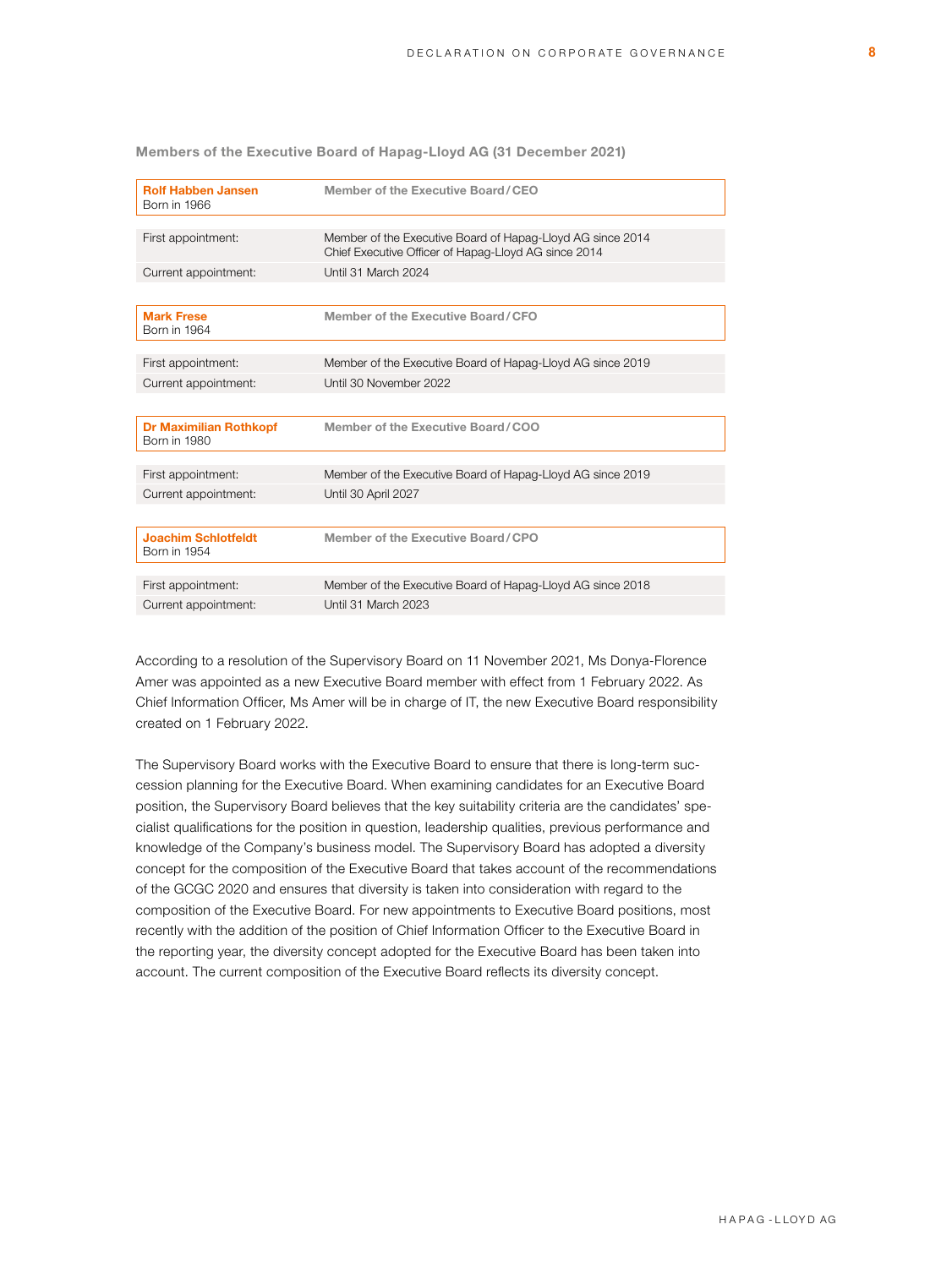The diversity concept for the Executive Board comprises the following components:

- The target set by the Supervisory Board for the percentage of women on the Executive Board in accordance with Section 111 (5) of the German Stock Corporation Act (AktG);
- Appointments as a member of the Executive Board should end one year after the member's 65th birthday as a rule. However, this age will increase in line with changes to the regulatory age limit in the statutory retirement pension system, and the Supervisory Board reserves the right to make exceptions in individual cases;
- Executive Board members should have long-standing managerial experience and, if possible, experience from a range of different professions;
- At least two Executive Board members should have international managerial experience:
- The Executive Board as a whole should have long-standing experience in the areas of finance and human resource management.

The Executive Board and the Supervisory Board of Hapag-Lloyd AG work together closely and in confidence for the benefit of the Company. The Executive Board and the Supervisory Board are jointly responsible for ensuring that the Supervisory Board is provided with adequate information. The Executive Board reports to the Supervisory Board pursuant to Section 90 of the German Stock Corporation Act (AktG) and in accordance with the rules of procedure of the Supervisory Board and Executive Board. It informs the Supervisory Board regularly, promptly and comprehensively about all questions relevant to the Company and the Group relating to strategy, planning, business development, the internal control and risk management system, and adherence to compliance guidelines. If the course of business deviates from the set plans and objectives, the Executive Board addresses this and provides reasons.

The Executive Board agrees the strategic orientation of the Company with the Supervisory Board and they regularly discuss the status of the strategy implementation. Furthermore, the Executive Board promptly submits to the Supervisory Board the transactions and measures that require the approval of the Supervisory Board pursuant to the articles of association or the rules of procedure of the Executive Board such as the Group's annual budget. In individual cases, the Supervisory Board may make other transactions and measures subject to its approval.

The Executive Board members must act in the interest of the Company. Members of the Executive Board may not pursue personal interests in their decision-making or use for their own advantage business opportunities that have arisen for the Company.

Executive Board members are subject to a comprehensive non-compete agreement while working for the Company. They may only enter into other commitments, especially positions on supervisory boards at companies that are not associated companies of Hapag-Lloyd AG, with the approval of the Supervisory Board. If they do accept such offices with the approval of the Supervisory Board, the Executive Board member in question performs the role in a personal capacity – adhering to their strict obligation of confidentiality and the strict separation of their activities as a member of the Company's Executive Board. Each Executive Board member is required to immediately disclose any conflict of interest to the Supervisory Board and the Chief Executive Officer and to inform the other Executive Board members as well.

No conflicts of interest arose among members of the Executive Board of Hapag-Lloyd AG in the 2021 financial year.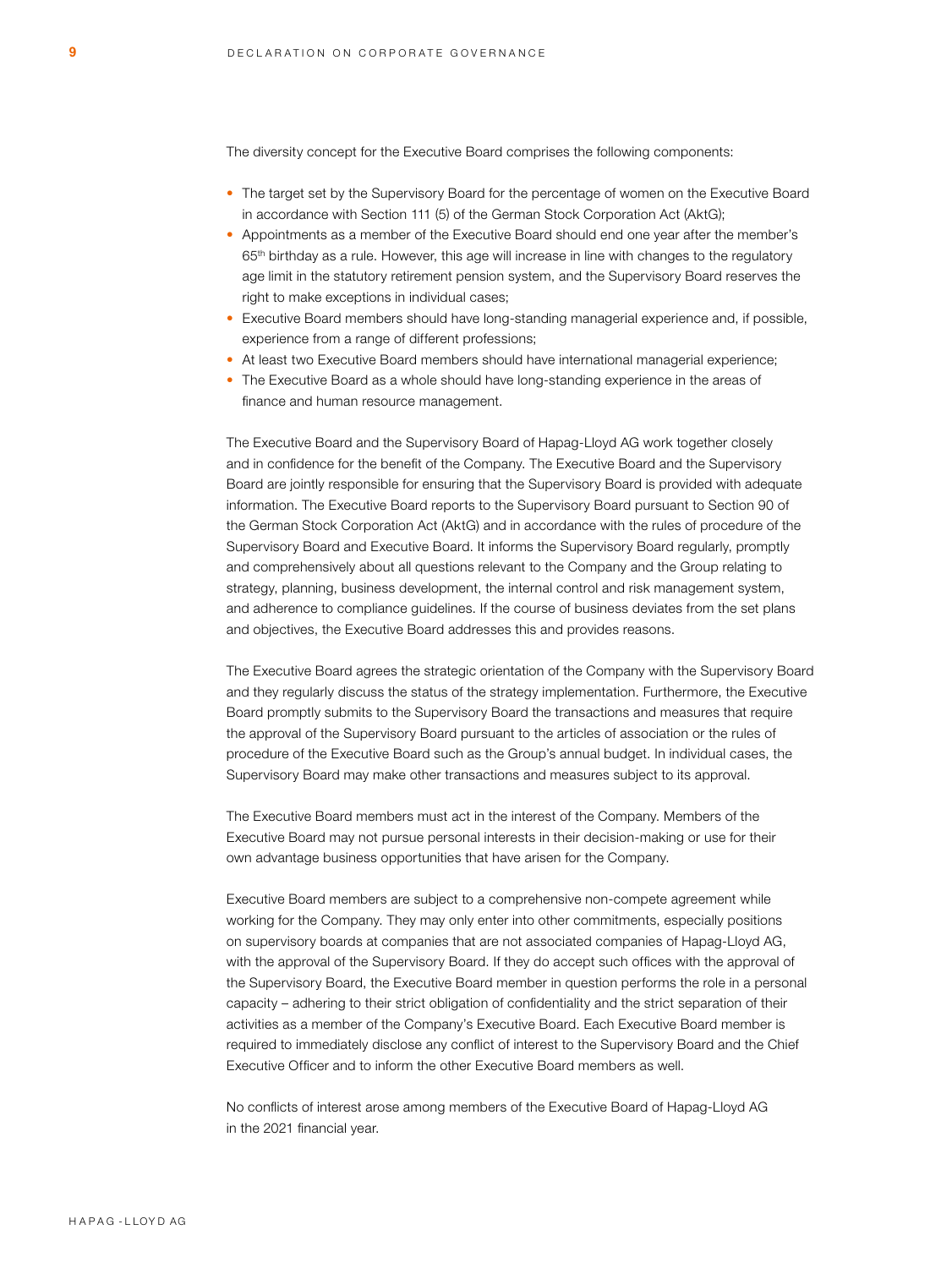All transactions between the Company or one of its Group companies on one side and the Executive Board members and persons or undertakings close to them on the other side must adhere to customary industry standards (related party transactions). Related party transactions that require the approval of the Supervisory Board in accordance with Sections 111a ff. of the German Stock Corporation Act (AktG) must be disclosed. There were no disclosure obligations of this type in the reporting period.

Hapag-Lloyd AG has taken out pecuniary damage liability insurance (D&O insurance) for the members of the Executive Board and the Supervisory Board. For the Executive Board members, an excess of 10% of the damages up to 1.5 times the fixed annual remuneration of the Executive Board member in question has been agreed. Finally, a D&O insurance policy is in place for the members of the Supervisory Board. This covers statutory liability arising from their Supervisory Board activities. An excess is provided for in the event of an insured event.

The Supervisory Board of Hapag-Lloyd AG advises the Executive Board on the management of the Company and monitors its business administration. It appoints the members of the Executive Board, removes them if necessary, and appoints one of the members as the Chief Executive Officer. It determines the remuneration of the Executive Board members. It reviews the annual financial statements and the consolidated financial statements and is responsible for their approval and adoption. It also reviews the Executive Board's proposal on the appropriation of profits as well as the combined management report. The Supervisory Board has issued rules of procedure that govern its work. These can be found at

[https://www.hapag-lloyd.com/en/company/ir/corporate-governance/rules-of-procedure-for-the](https://www.hapag-lloyd.com/en/company/ir/corporate-governance/rules-of-procedure-for-the-supervisory-board.html)supervisory-board.html

In accordance with Recommendation D.13 GCGC 2020, the Supervisory Board regularly assesses how effective the Supervisory Board and its committees fulfil their tasks. Based on an evaluation questionnaire that was filled out by the Supervisory Board members, the results of such self-assessment were discussed in the Supervisory Board meeting on 27 May 2021. The assessment confirmed a constructive and trusting cooperation between the Supervisory Board members as well as with the Executive Board. Suggestions made during the self-assess-ment are considered in the on-going activities of the Supervisory Board.

The Executive Board requires the approval of the Supervisory Board for decisions of an important and fundamental nature that are specified in a list of business transactions requiring approval. These include, for example:

- The approval of the business plan and annual budget;
- Investments of over EUR 100 million, unless already included in the annual budget;
- Access to assets with a value of more than EUR 75 million, unless already included in the annual budget;
- Legal transactions between the Company or a subsidiary of the Company and an affiliated company within the meaning of Section 15 ff. of the German Stock Corporation Act (AktG), insofar as these are not part of regular business operations or are not conducted at arm's length;
- Borrowing outside of the annual budget with an amount of more than EUR 75 million;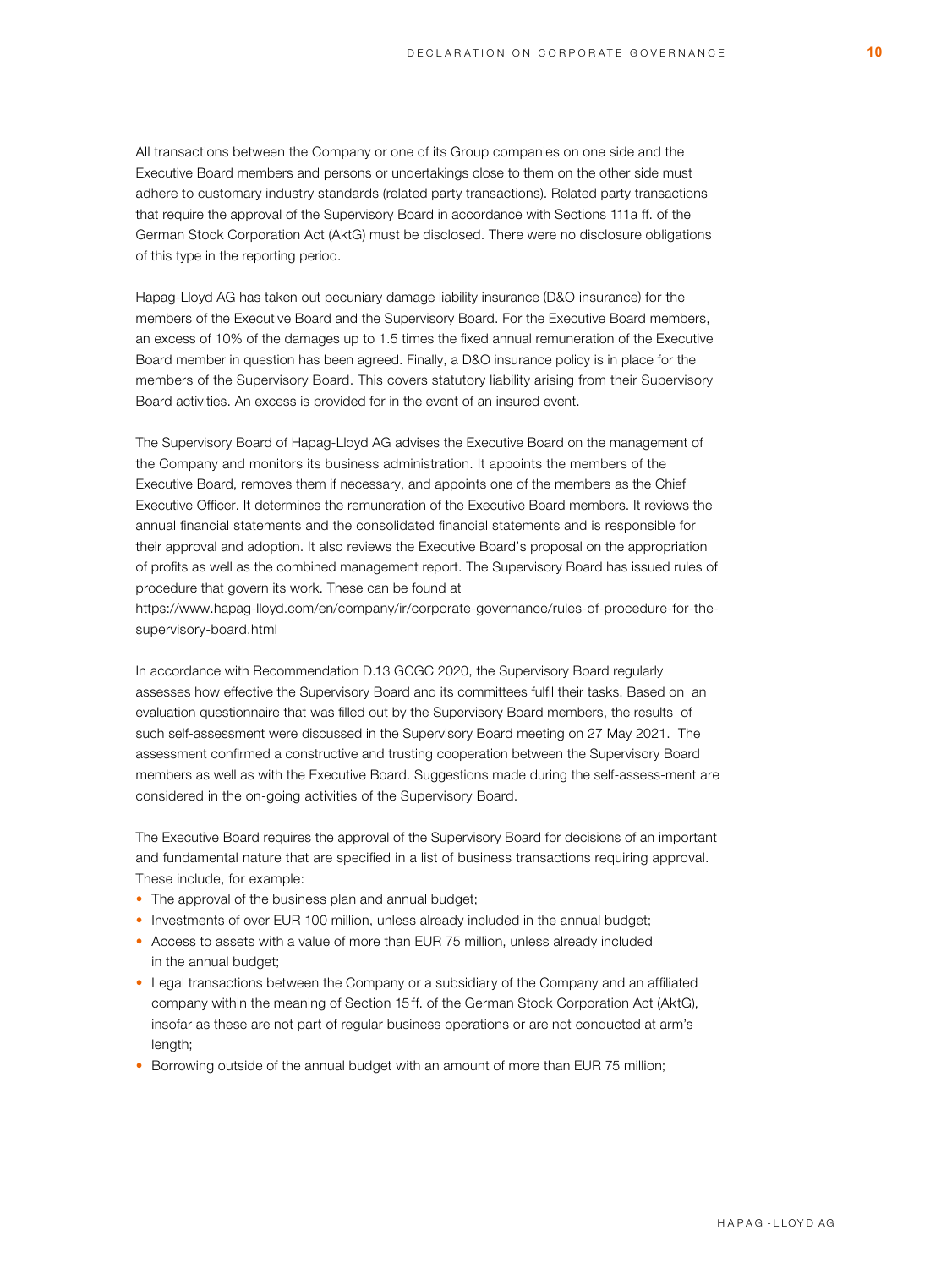- Acceptance of sureties, guarantees or similar liabilities as well as the provision of collateral, in each case for third-party liabilities outside of regular business operations, if the value in individual cases exceeds EUR 2 million;
- Conclusion, amendment or termination of contracts with businesses within the meaning of Sections 291 ff. of the German Stock Corporation Act (AktG) in which the Company has an investment;
- Related party transactions that require approval within the meaning of Sections 111a ff. of the German Stock Corporation Act (AktG).

The Supervisory Board currently consists of 16 members.

The Supervisory Board is subject to the German Co-Determination Act (MitbestG). Accordingly, the eight representatives of the shareholders are generally elected by the Annual General Meeting and the eight representatives of the employees are elected in accordance with the provisions of the German Co-Determination Act (MitbestG). As the Company's employees were working from home due to the COVID-19 pandemic, it was not possible either to initiate or to complete company elections. As a result, all of the employee representatives were court-appointed as at the reporting date.

Each member of the Supervisory Board is required to act in the interest of the Company and may not pursue personal interests in their decision-making or use for their own advantage business opportunities that have arisen for the Company. Supervisory Board members must disclose any conflict of interest to the Chairman of the Supervisory Board. This member is excluded from participating in resolutions at Supervisory Board meetings involving the matter where the conflict of interest exists. The Supervisory Board will outline any conflicts of interest that have arisen and how they were dealt with in its report to the Annual General Meeting. If a Supervisory Board member has a conflict of interest which is significant and not just temporary, this should lead to the termination of their position.

Any consulting agreements or other service agreements between a Supervisory Board member and the Company require the approval of the Supervisory Board. There were no such agreements or conflicts of interest among Supervisory Board members of Hapag-Lloyd AG in the 2021 financial year. The Supervisory Board has issued rules of procedure that also govern the formation and responsibilities of the committees. The rules of procedure can be found on the Company's website. Two ordinary Supervisory Board meetings are held in every calendar halfyear. In addition, Supervisory Board meetings may be convened as needed and/or resolutions passed by the Supervisory Board outside of meetings. If voting on the Supervisory Board is tied and a second vote results in another tie, the Chairman of the Supervisory Board has the casting vote.

Composition goals and diversity concept for the Supervisory Board The composition of the Supervisory Board must ensure that the body as a whole has the necessary knowledge, abilities and specialist experience to perform its roles properly. Each member of the Supervisory Board must ensure that they have enough time to perform their Supervisory Board role.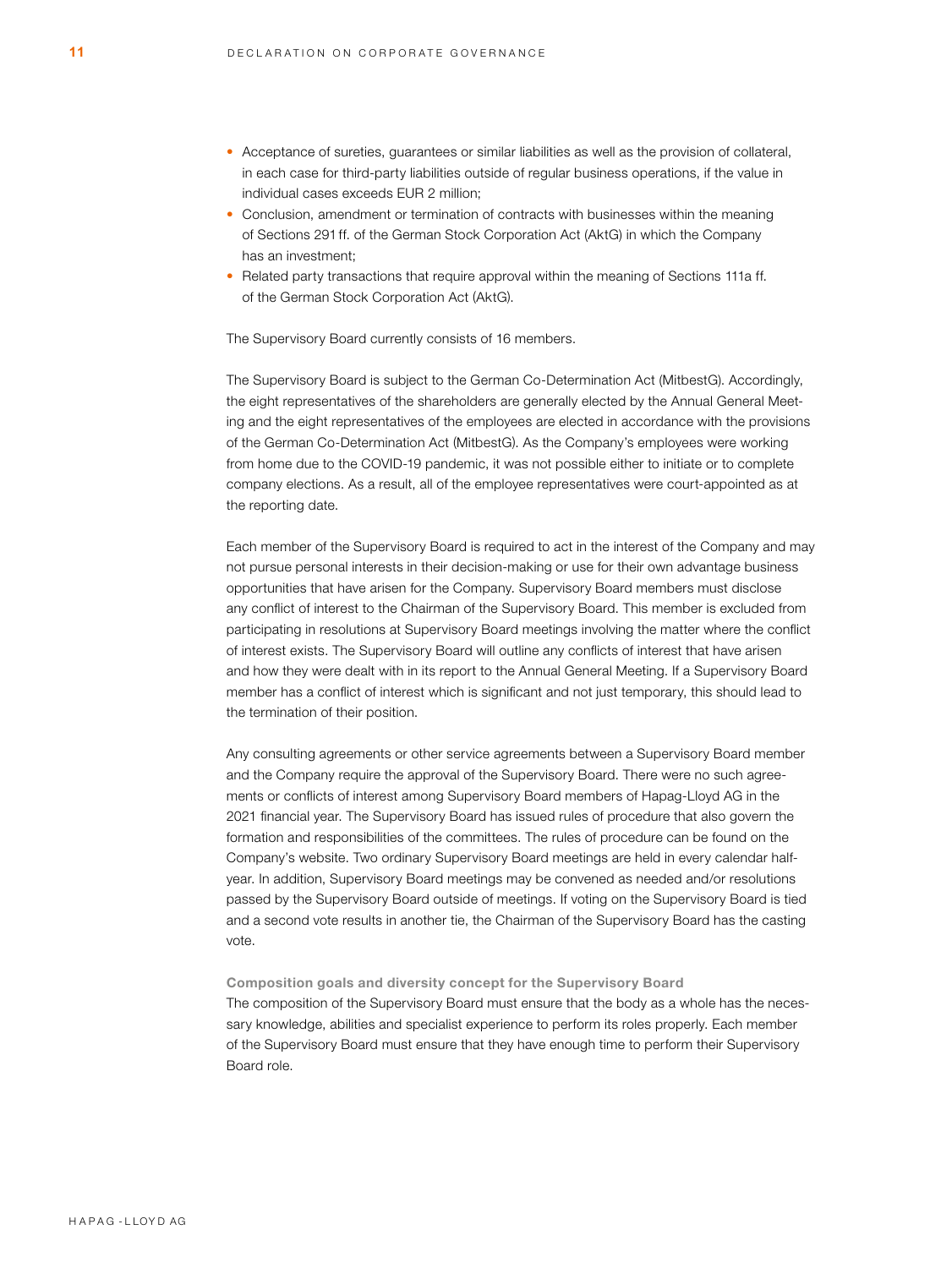The Supervisory Board has set itself goals for its composition and drawn up a competence profile for the body. Together with the statutory gender quota, these composition goals form the diversity concept, which ensures that the body has a diverse composition. When proposing resolutions to the Annual General Meeting for regular Supervisory Board elections and the election of a new Supervisory Board member, the composition goals and the diversity concept must be taken into consideration.

Goals for the composition of the Supervisory Board The Supervisory Board has set the following goals for its composition:

- At least one seat on the Supervisory Board on the shareholder side for one person who does not have any potential conflicts of interest and is independent within the meaning of Recommendation C.6 and C.7 (1) GCGC 2020;
- The Supervisory Board should not have more than two former members of the Executive Board in accordance with Recommendation C.11 GCGC 2020;
- In general, persons who have reached the age of 70 or who have been on the Supervisory Board of the Company for more than 20 years at the time of the election should not be considered for nomination.

# Competence profile for the Supervisory Board

The Supervisory Board has drawn up the following competence profile for itself:

- At least two Supervisory Board seats for individuals with in-depth knowledge and/or experience of regions outside of Germany in which the Hapag-Lloyd Group conducts a substantial volume of business, due to their background or professional experience with an international relevance;
- At least one Supervisory Board seat for an individual who has expert knowledge within the fields of accounting or auditing and is thus regarded as a financial expert in accordance with Section 100 (5) of the German Stock Corporation Act (AktG);
- At least two Supervisory Board seats for individuals with in-depth knowledge of and experience in the fields of risk management and controlling;
- At least two Supervisory Board seats for individuals with shipping sector knowledge;
- At least two Supervisory Board seats for individuals with experience in managing or controlling a major company;
- At least two Supervisory Board seats for individuals with particular knowledge in the fields of corporate governance and compliance;
- At least two Supervisory Board seats for individuals with particular knowledge of human resources;
- At least one Supervisory Board seat for an individual with particular knowledge of information technology or digitalisation.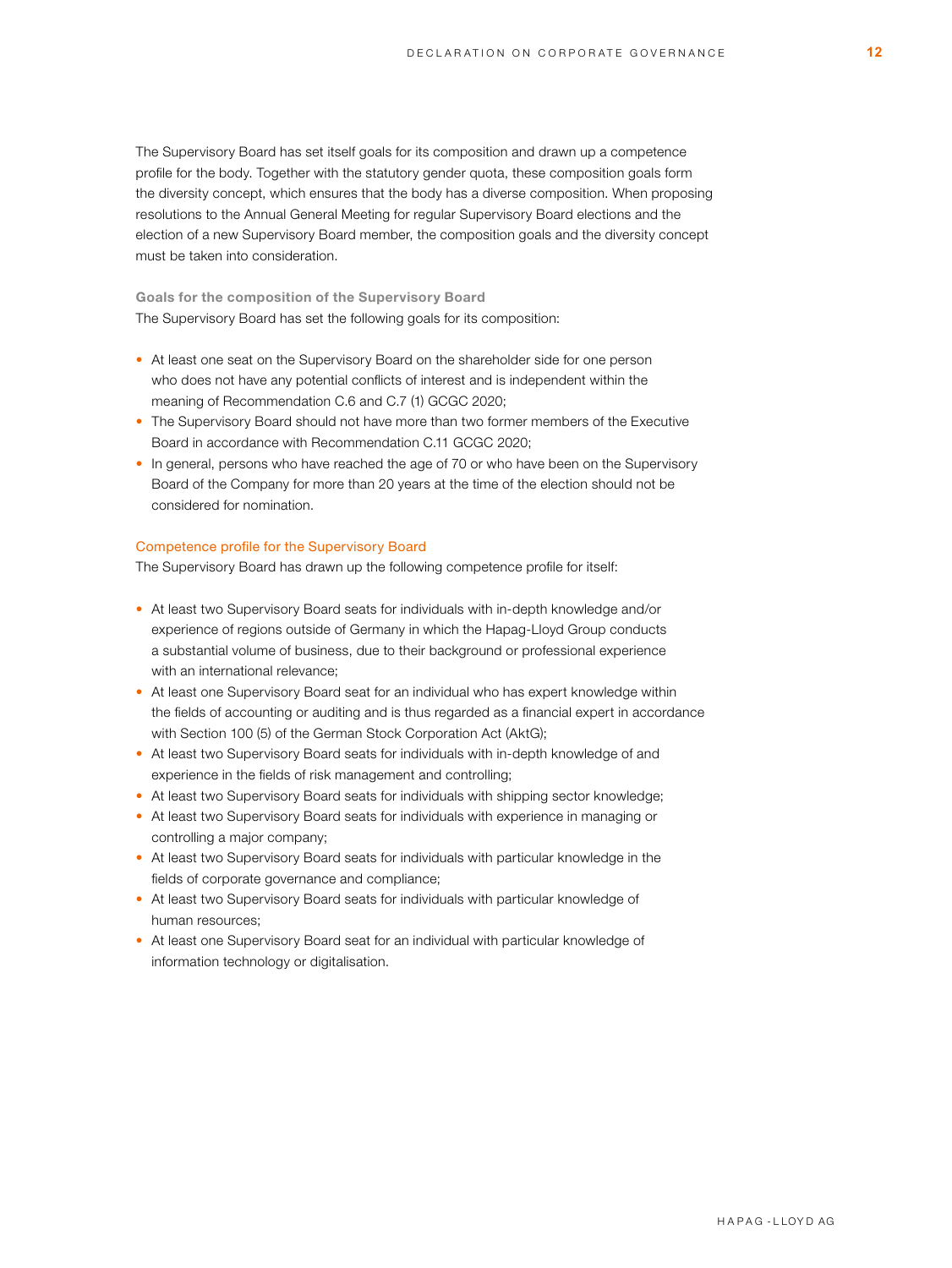# Diversity concept for the Supervisory Board

The diversity concept for the Supervisory Board comprises the following components:

- Goals for the composition of the Supervisory Board;
- Competence profile for the Supervisory Board;
- The gender quota of 30%, which is already legally required for the composition of the Supervisory Board of Hapag-Lloyd AG in accordance with Section 96 (2) of the German Stock Corporation Act (AktG) and must be complied with accordingly.

As per a self-assessment by the Supervisory Board, it conformed with these goals for its composition on the reporting date of 31 December 2021. In particular, the Supervisory Board fulfilled the goal requiring that at least one representative on the shareholder side be independent on the reporting date. In this regard, the shareholder representatives Mr Turqi Alnowaiser, H.E. Sheikh Ali bin Jassim Al-Thani, Mr Michael Behrendt and Ms Nicola Gehrt were classified as independent within the meaning of GCGC 2020. The goals set for the Supervisory Board have been taken into account for election proposals to the Annual General Meeting and most recently for the election of two Supervisory Board members at the Annual General Meeting on 28 May 2021. The Supervisory Board and its Nomination Committee will ensure that the objective continues to be fulfilled. The CVs of the Supervisory Board members can be found on the company website at

<https://www.hapag-lloyd.com/en/company/about-us/management/supervisory-board.html>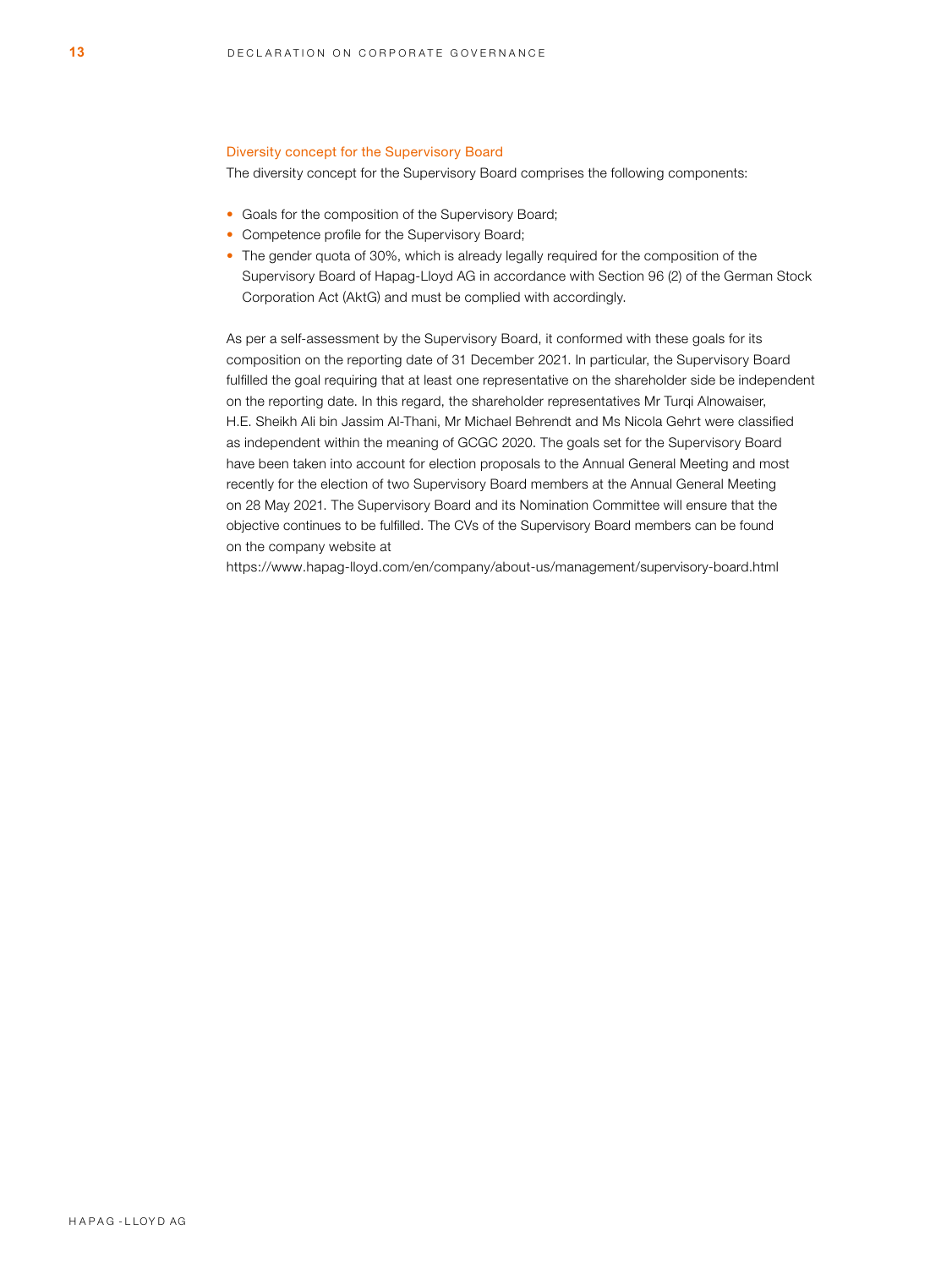# Members of the Supervisory Board of Hapag-Lloyd AG:

Michael Behrendt (Chairman of the Supervisory Board)

Klaus Schroeter Departments of Transport and Special Services, ver.di – Vereinte Dienstleistungsgewerkschaft (service workers' union), Berlin (First Deputy Chairman of the Supervisory Board)

Oscar Eduardo Hasbún Martínez Chief Executive Officer Compañía Sud Americana de Vapores S.A., Santiago de Chile, Chile (Second Deputy Chairman of the Supervisory Board)

Felix Albrecht Chairman of the Marine Works Council Hapag-Lloyd AG, Hamburg

Turqi Alnowaiser Deputy Governor and Head of International Investments Public Investment Fund, Riyadh, Kingdom of Saudi Arabia

H. E. Sheikh Ali bin Jassim Al-Thani Advisor to the CEO Qatar Investment Authority, Qatar

Nicola Gehrt **Director** Head of Group Investor Relations TUI Group, Hanover

Karl Gernandt Executive Chairman Kühne Holding AG, Schindellegi, Switzerland Annabell Kröger Commercial Clerk Hapag-Lloyd AG, Hamburg

Arnold Lipinski Senior Director Fleet Management Hapag-Lloyd AG, Hamburg

Sabine Nieswand Chairwoman of the Works Council Hapag-Lloyd AG, Hamburg

Dr Isabella Niklas Spokeswoman of the Management, HGV Hamburger Gesellschaft für Vermögens- und Beteiligungsmanagement mbH, Hamburg

José Francisco Pérez Mackenna Chief Executive Officer Quiñenco S.A., Santiago de Chile, Chile

Maya Schwiegershausen-Güth Head of Federal Expert Group Maritime Economy, ver.di Bundesverwaltung, Berlin

Svea Stawars Commercial Clerk Hapag-Lloyd AG, Hamburg

Uwe Zimmermann Commercial Clerk Hapag-Lloyd AG, Düsseldorf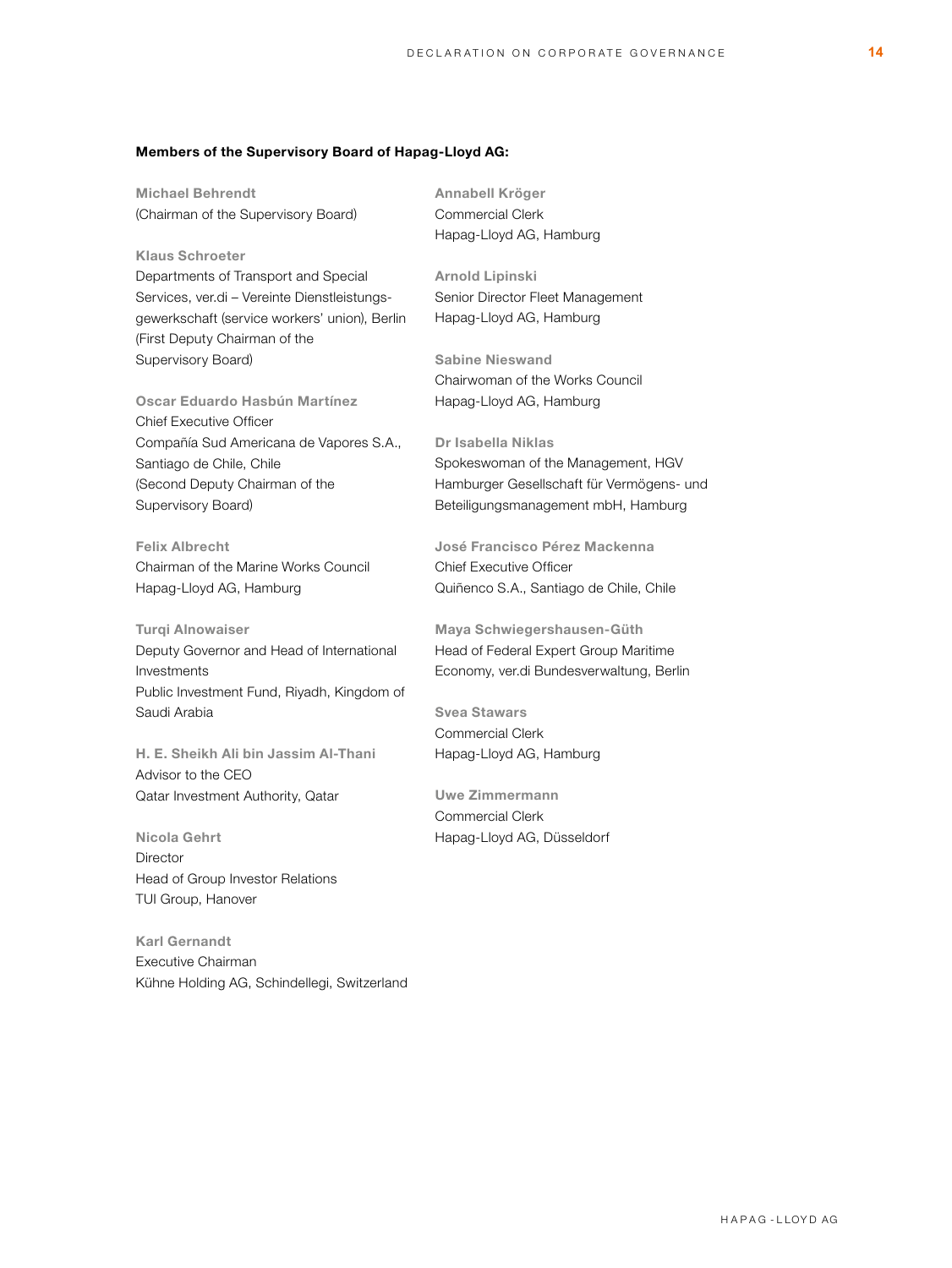#### Supervisory Board committees

During the past financial year, the Supervisory Board formed the following committees:

In order to efficiently handle its responsibilities, the Supervisory Board has set up a total of four committees that prepare the resolutions of the Supervisory Board and the topics to be discussed during board meetings. To the extent this is legally permitted, the Supervisory Board may in certain situations transfer decision-making authority to its committees. The Supervisory Board has established a Presidential and Personnel Committee, an Audit and Financial Committee, a Nomination Committee and a Mediation Committee in accordance with Section 27 (3) of the German Co-Determination Act (MitbestG) as permanent committees.



Supervisory Board and committees of Hapag-Lloyd AGAG

(1) The Presidential and Personnel Committee coordinates the work of the Supervisory Board and its committees. It generally prepares the Supervisory Board meetings and monitors the execution of the resolutions passed by the Supervisory Board. The Presidential and Personnel Committee also prepares the Supervisory Board's decisions on the appointment and dismissal of Executive Board members and on the Executive Board's remuneration system. It also decides on the conclusion, amendment and termination of employment contracts with Executive Board members, whereby the decision on remuneration is made by the Supervisory Board.

## Members:

Michael Behrendt (Chairman), Felix Albrecht, Sheikh Ali bin Jassim Al-Thani, Karl Gernandt, Arnold Lipinski, Sabine Nieswand, Dr Isabella Niklas, José Francisco Pérez Mackenna, Klaus Schroeter, Uwe Zimmermann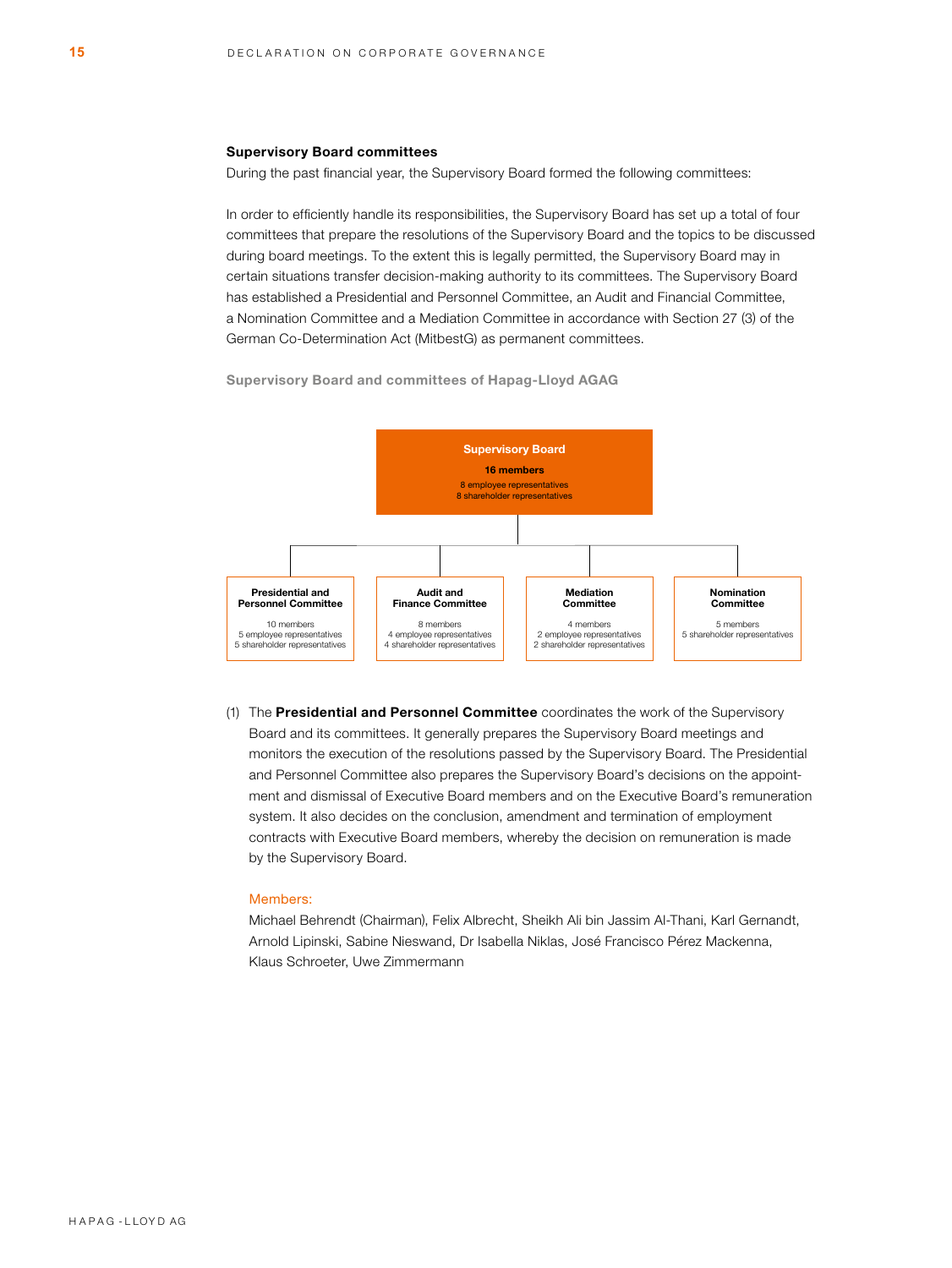(2) The **Audit and Financial Committee** of the Supervisory Board handles the financial planning and reviews the investment projects of the Hapag-Lloyd Group. It is responsible for performing the preliminary examination of the documents for the annual financial statements and the consolidated financial statements, including the respective management reports and the Executive Board's proposal on the appropriation of profits. It prepares the adoption of the annual financial statements and the approval of the consolidated financial statements by the Supervisory Board, as well as its decision on the Executive Board's proposed resolution on the appropriation of profits. The Audit and Financial Committee also submits a substantiated recommendation to the Supervisory Board for the selection of the external auditors at the Annual General Meeting and handles the awarding of the audit engagement to the external auditors and the fee agreement. It also monitors the external auditors' independence and regularly assesses the quality of the external audit. In addition to the above, it is responsible for monitoring the effectiveness of the internal control system, the risk management system, compliance and the internal auditing system.

#### Members:

Karl Gernandt (Chairman), Turqi Alnowaiser, Oscar Eduardo Hasbún Martínez, Annabell Kröger, Arnold Lipinski, Dr Isabella Niklas, Klaus Schroeter, Uwe Zimmermann

(3) The **Nomination Committee** makes proposals to the Supervisory Board regarding suitable candidates to act as shareholder representatives on the Supervisory Board. In turn, the Supervisory Board submits proposals to the Annual General Meeting. In line with the GCGC's recommendation, the Nomination Committee consists solely of shareholder representatives.

#### Members:

Michael Behrendt (Chairman), Sheikh Ali bin Jassim Al-Thani, Karl Gernandt, Dr Isabella Niklas, José Francisco Pérez Mackenna

(4) There is also a **Mediation Committee**, which was established in accordance with Section 27 (3) of the German Co-Determination Act (MitbestG). This committee submits proposals to the Supervisory Board for the appointment of Executive Board members if the necessary two-thirds majority of votes by Supervisory Board members is not reached in the first round of voting.

#### Members:

Michael Behrendt (Chairman), Felix Albrecht, José Francisco Pérez Mackenna, Klaus Schroeter

The Mediation Committee and the Nomination Committee only meet when needed. All other committees meet regularly and also on specific occasions in accordance with their respective responsibilities as per the Supervisory Board's rules of procedure. The activities of the Supervisory Board and its committees in the last financial year are detailed in the Report of the Supervisory Board. It also provides information about the attendance of Supervisory Board members at meetings.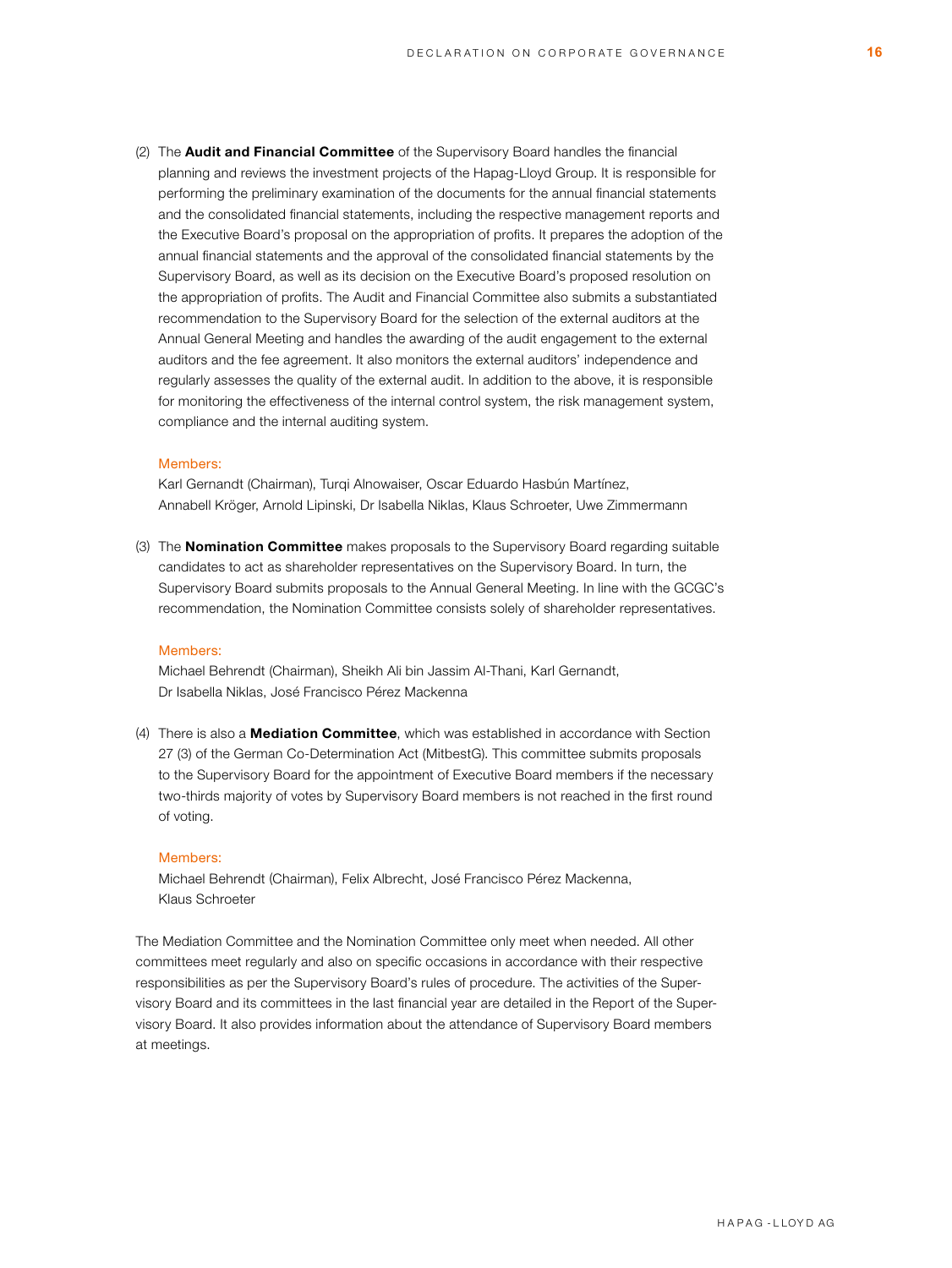# Share transactions and shareholdings of members of the Executive Board and the Supervisory Board

In accordance with the Market Abuse Regulation (MAR) (Article 19 MAR), persons who perform management functions, in other words the members of executive boards and supervisory boards, as well as persons closely related to them (including spouses, registered partners and dependent children) are required to report any transactions of their own involving the shares of Hapag-Lloyd AG or any related financial instruments to Hapag-Lloyd AG, and the German Federal Financial Supervisory Authority (BaFin) if the total amount of the transactions of an executive board member or supervisory board member and persons closely related to them reaches or exceeds EUR 20,000.00 in the calendar year. The transactions reported have been published on the website of Hapag-Lloyd AG at

<https://www.hapag-lloyd.com/en/company/ir/financial-news/managers-transactions.html>

As at the reporting date, the total volume of shares in Hapag-Lloyd AG and related financial instruments held by all members of the Executive Board and Supervisory Board was less than 1% of issued shares.

#### Executive Board and Supervisory Board remuneration

An important component of responsible corporate governance is a remuneration system structure for the Executive Board and the Supervisory Board that provides incentives and rewards good performance.

On 17 March 2021, the Supervisory Board decided on the remuneration system for the members of the Executive Board. It satisfies the requirements of the German Stock Corporation Act (AktG) and fundamentally takes account of the recommendations of the GCGC 2020. The remuneration system was approved by the Annual General Meeting on 28 May 2021.

The remuneration of the Supervisory Board members was set by the Annual General Meeting on 12 June 2019 in Article 12 of the Company's articles of association. On 28 May 2021, the Annual General Meeting confirmed the remuneration system on which the remuneration of the Supervisory Board members is based.

The basic features of the remuneration system and the Executive Board and Supervisory Board members' remuneration are outlined in the remuneration report. The remuneration report, the external auditors' opinion in accordance with Section 162 of the German Stock Corporation Act (AktG) and the remuneration systems for the members of the Executive Board and Supervisory Board approved and confirmed by the 2021 Annual General Meeting, in addition to the resolutions passed by the 2021 Annual General Meeting, are publicly available at

<https://www.hapag-lloyd.com/en/company/ir/corporate-governance/remuneration.html>

# Shareholders

The shareholders exercise their rights at the Annual General Meeting. The Annual General Meeting selects the external auditors, elects the shareholder representatives to the Supervisory Board and passes resolutions on the discharge of the members of the Executive Board and the Supervisory Board, the appropriation of profits, capital measures and changes to the articles of association. The shares are registered. Shareholders who are recorded in the share register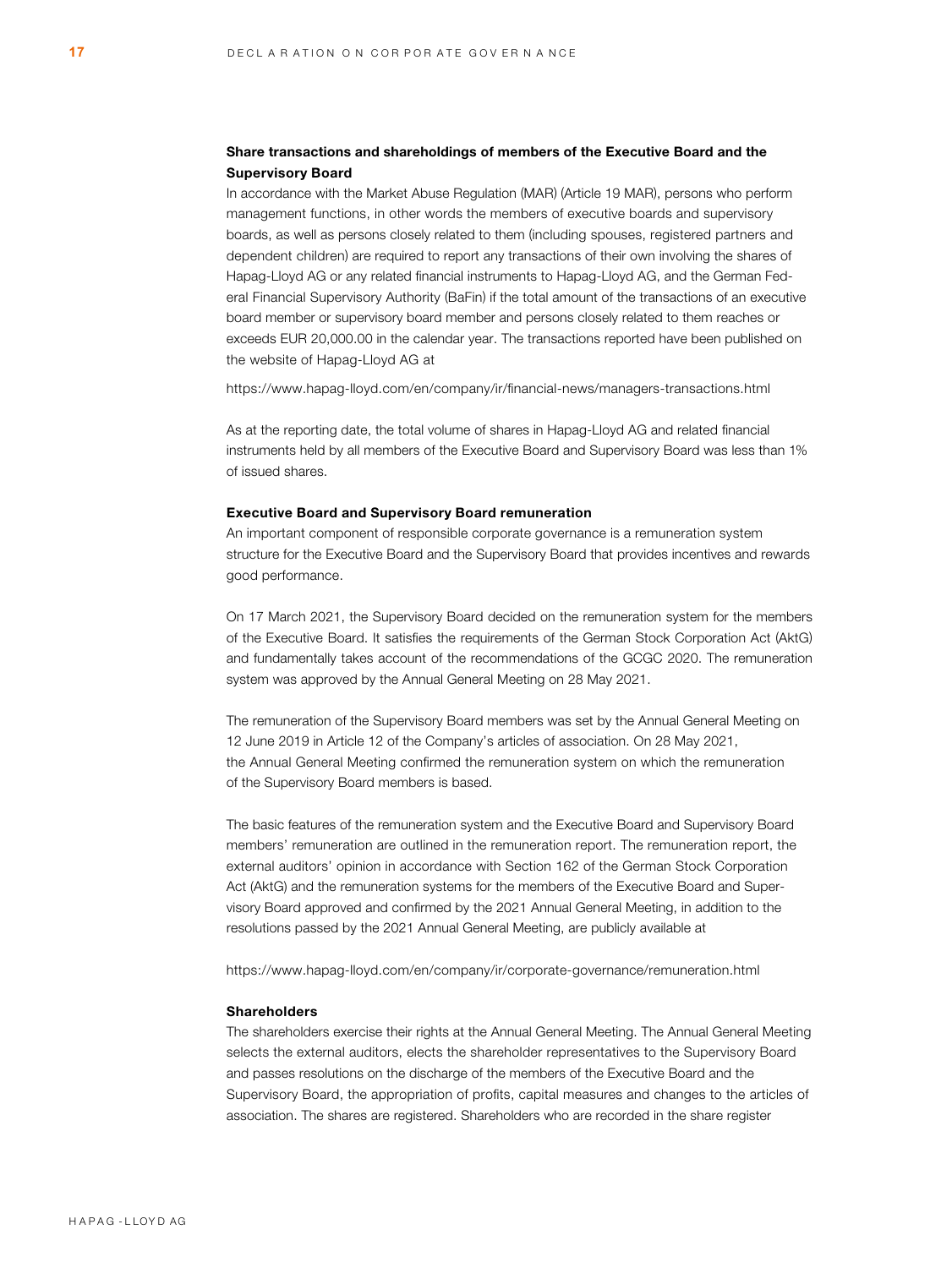and have registered in time before the Annual General Meeting are entitled to attend the Annual General Meeting and exercise their voting rights. Shareholders can either exercise their voting right at the Annual General Meeting themselves or have it exercised by a proxy of their choice or by a voting representative of the Company who is required to follow their instructions. Each share grants one vote.

Due to the COVID-19 pandemic, the Company's Annual General Meeting in the 2021 financial year was held virtually without the physical presence of the shareholders or their proxies. Properly registered shareholders or their proxies were able to join the virtual Annual General Meeting and exercise their voting right by absentee voting as well as issue their proxy instruction.

As at 31 December 2021, the shareholders of Hapag-Lloyd AG were:

| in $%$                                                                   | 31.12.2021 |
|--------------------------------------------------------------------------|------------|
| Kühne Holding AG and Kühne Maritime GmbH                                 | 30.0       |
| CSAV Germany Container Holding GmbH                                      | 30.0       |
| HGV Hamburger Gesellschaft für Vermögens- und Beteiligungsmanagement mbH | 13.9       |
| Qatar Holding Germany GmbH                                               | 12.3       |
| Public Investment Fund of the Kingdom of Saudi Arabia                    | 10.2       |
| Free float                                                               | 3.6        |
| Total                                                                    | 100.0      |

## Accounting and auditing

The Executive Board prepares the annual financial statements of Hapag-Lloyd AG in accordance with the German Commercial Code (HGB) and the German Stock Corporation Act (AktG). The consolidated financial statements are prepared in accordance with the principles of the International Financial Reporting Standards (IFRS), as applicable within the European Union, and the German legal provisions applicable in accordance with Section 315e (1) of the German Commercial Code (HGB). The combined management report is prepared in accordance with the provisions of the German Commercial Code (HGB). The annual and consolidated financial statements as well as the combined management report are examined by the external auditors and by the Supervisory Board.

At the proposal of the Supervisory Board, the Annual General Meeting on 28 May 2021 selected KPMG AG Wirtschaftsprüfungsgesellschaft, Hamburg (KPMG) as the external auditors of the annual and consolidated financial statements as well as the combined management report of Hapag-Lloyd AG for the 2021 financial year. The Supervisory Board had previously verified the independence of the external auditors. The signatory auditors of the annual and consolidated financial statements of Hapag-Lloyd AG are Niels Madsen (since the 2017 financial year) and Dr Victoria Röhricht (since the 2018 financial year). The audits covered the risk early-warning system in addition to the accounting system.

# Risk management and internal control system (ICS)

The Hapag-Lloyd Group's risk management system, including the ICS as it relates to the accounting process, is detailed in the risk report as part of the combined management report.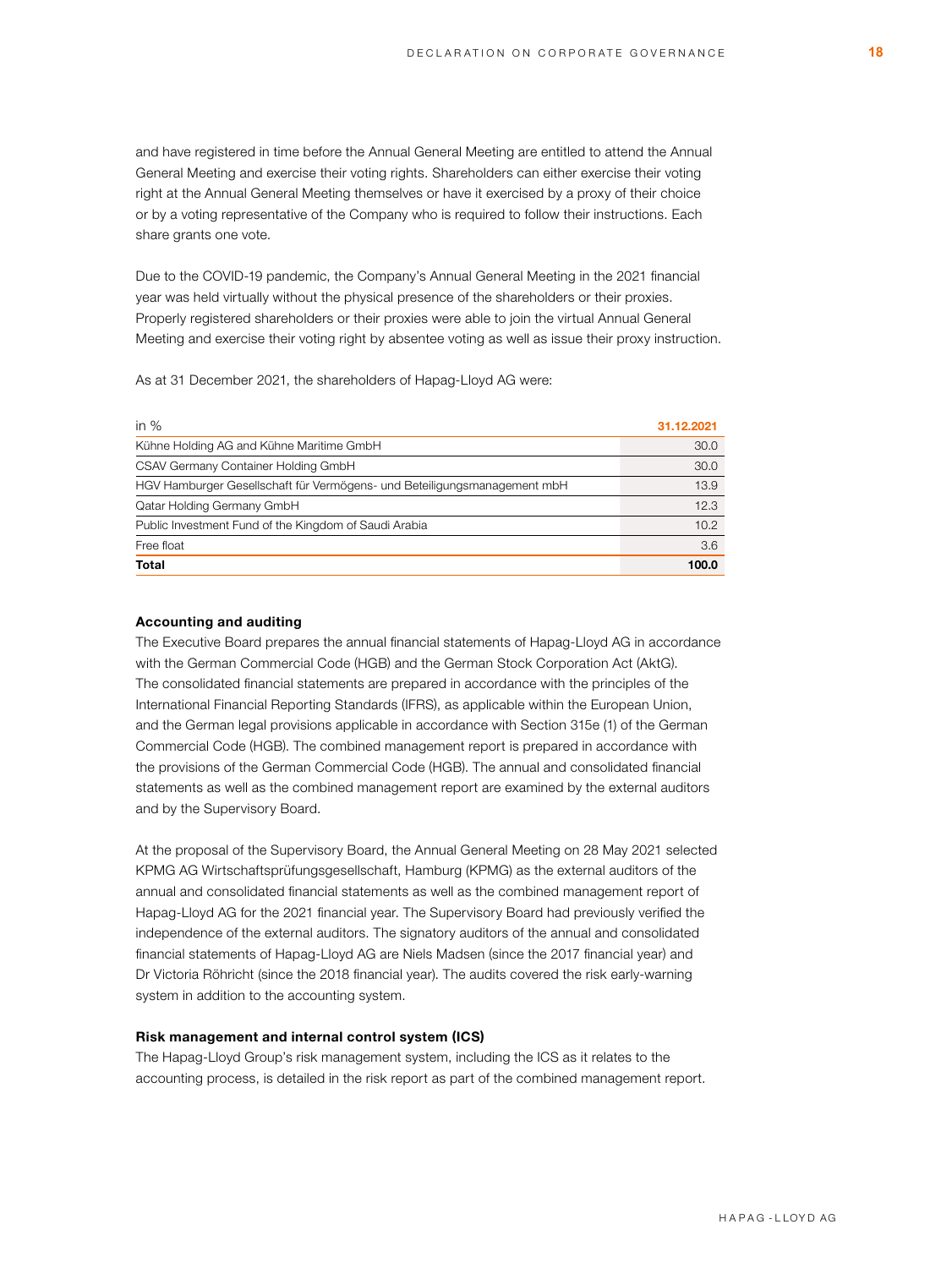#### Information on statutory diversity requirements

As a listed company which is also subject to the German Co-Determination Act (MitbestG), a fixed gender quota applies to the Supervisory Board of Hapag-Lloyd AG. This means that the Supervisory Board must consist of at least 30% women and at least 30% men. As at 31 December 2021, there were six women on the Supervisory Board of Hapag-Lloyd AG. This means that 38% of the Supervisory Board members were women as at the reporting date. The statutory requirements have thus been fulfilled.

Hapag-Lloyd will also take the statutory regulations into account for new appointments in the future so that it fulfils the corresponding requirements.

The Supervisory Board has decided on a target of 20% for the Executive Board by 30 June 2022. The appointment of Ms Donya-Florence Amer as an Executive Board member with effect from 1 February 2022 means that this target has already been met. Furthermore, the appointment of Ms Amer with effect from 1 February 2022 means that Hapag-Lloyd AG satisfies the requirements of the German Stock Corporation Act (AktG) in the version of the Second Management Positions Act (Zweiter Führungspositionen-Gesetz), whereby at least one woman and at least one man must be a member of the Executive Board of a listed company if it has more than three members.

For the first two management levels below the Executive Board, the Executive Board set a target for the percentage of women of 5% for the first management level below the Executive Board and a target of 15% for the second management level by 30 June 2022.

# Offices held by members of the Executive Board in supervisory boards and other comparable supervisory bodies of commercial companies

Rolf Habben Jansen Stolt-Nielsen Limited World Shipping Council – Deputy Chairman

Mark Frese x+bricks S.A.

Dr Maximilian Rothkopf The Britannia Steam Ship Insurance Association Ltd.

Joachim Schlotfeldt HHLA Container Terminal Altenwerder GmbH

# Offices held by members of the Supervisory Board in other supervisory boards and other comparable supervisory bodies of commercial companies

H. E. Sheikh Ali bin Jassim Al-Thani SCI Elysees 26 Libyan Qatari Bank – Deputy Chairman Qatar Holding LLC Al Rayan Bank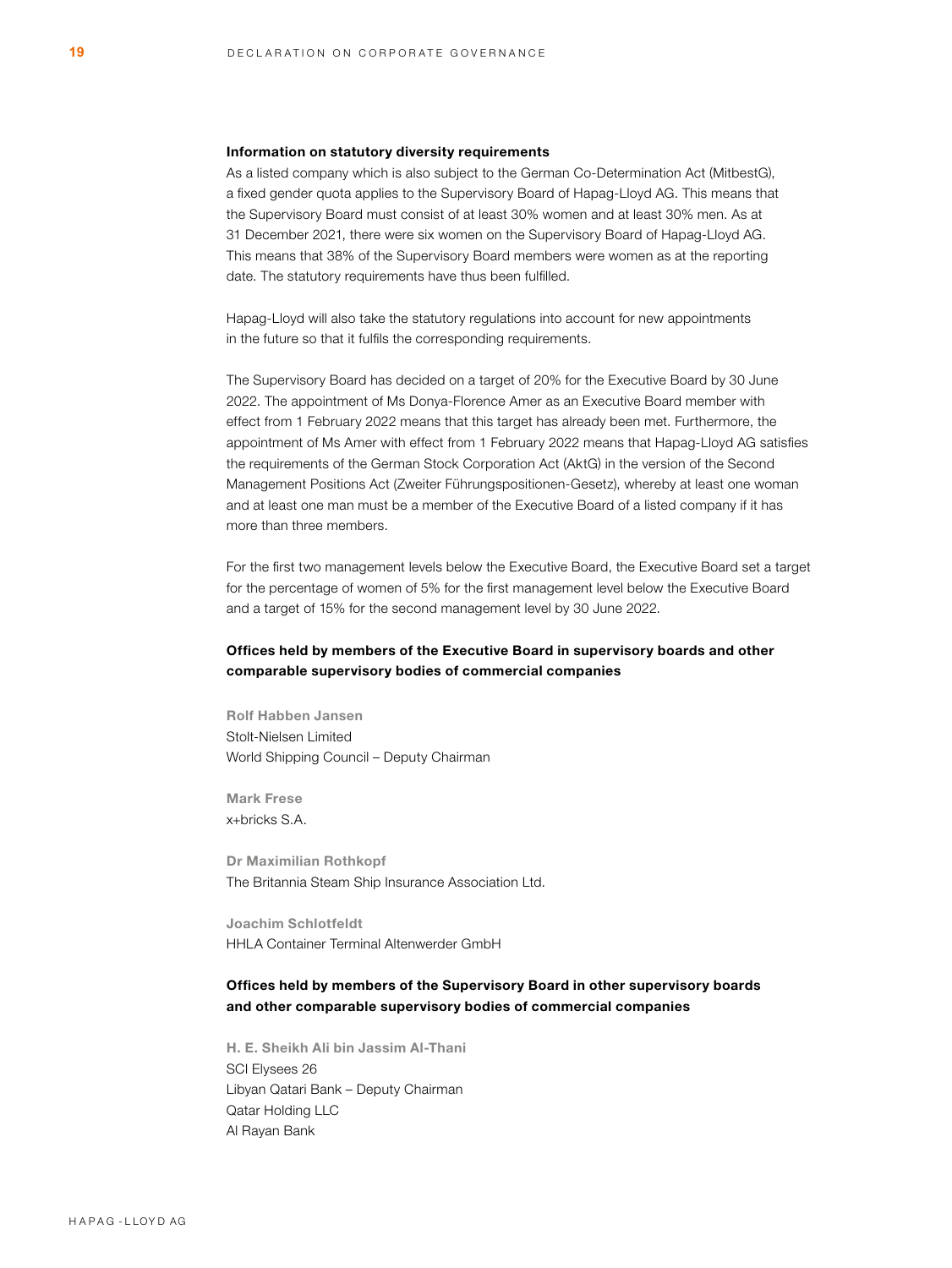Turqi Alnowaiser Lucid Motors Noon Investment Sanabil Investments Saudi Information Technology Company (SITCO)

# Michael Behrendt

Barmenia Versicherungen a.G. – Deputy Chairman Barmenia Allgemeine Versicherungs-AG – Deputy Chairman Barmenia Krankenversicherung AG – Deputy Chairman Barmenia Lebensversicherung a.G. – Deputy Chairman EXXON Mobil Central Europe Holding GmbH MAN SE (until 31 August 2021) MAN Energy Solutions SE MAN Truck & Bus SE

Nicola Gehrt TUI Deutschland GmbH

# Karl Gernandt

Hochgebirgsklinik Davos AG – President Kühne + Nagel International AG – Deputy Chairman Kühne Holding AG – President/Chairman Kühne + Nagel (AG & Co.) KG – Chairman Kühne & Nagel A.G, Luxembourg – Chairman Kühne Logistics University – Chairman Kühne Real Estate AG – Chairman Signa Prime Selection AG

Oscar Eduardo Hasbún Martínez Florida International Terminal LLC Invexans S.A. Nexans S.A. SAAM Logistics SAAM Ports S.A. SAAM Puertos S.A. San Antonio Terminal Internacional S. A. San Vicente Terminal Internacional S. A. SM-SAAM S.A. – Chairman Sociedad Portuaria De Caldera (SPC) S.A. Sociedad Portuaria Granelera De Caldera (SPGC) S.A.